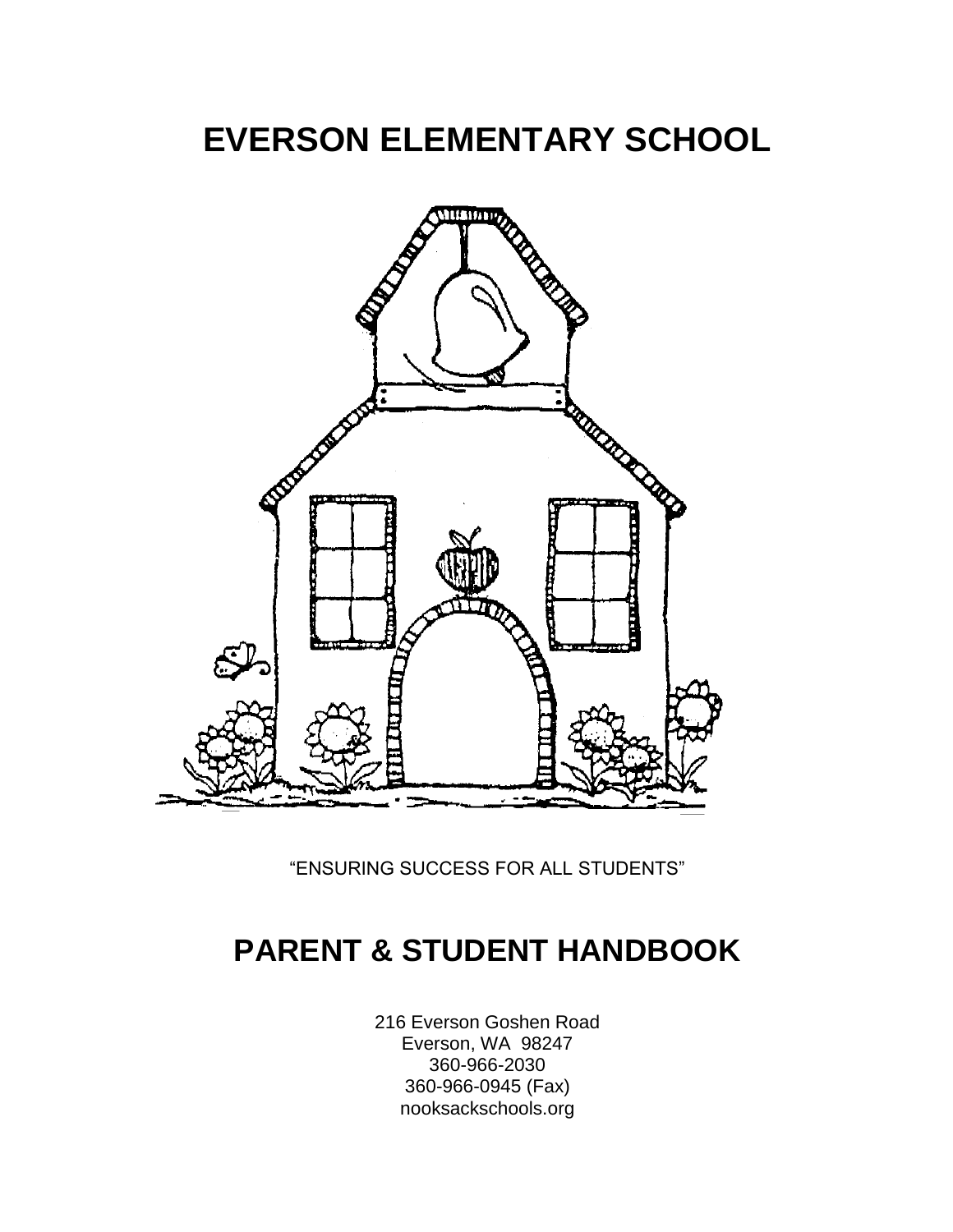

# **EVERSON ELEMENTARY SCHOOL**

### **WELCOME TO THE 2021-2022 SCHOOL YEAR!**

I would like to take this opportunity to welcome you to the Everson Elementary School community. As a staff, we take great pride in the education and positive influence we offer our students and are deeply committed to ensuring the success for all of them…especially yours.

You, as parents and community members are critical contributors to the excellent education we provide. I hope you will become involved in our school through the Families 4 Everson, by volunteering or coming to scheduled conferences, or by visiting the school and/or your child's classroom at any time. Your contributions go a long way toward improving the quality of education we offer and helping us provide school days filled with deep learning, rich experiences and lasting relationships.

We are looking forward to a successful school year as we partner with you to provide the very best education for your child. Please feel free to visit with me at anytime regarding questions, comments or concerns you may have. I look forward to meeting you.

Kevin Delana

Kevin DeVere, Principal Everson Elementary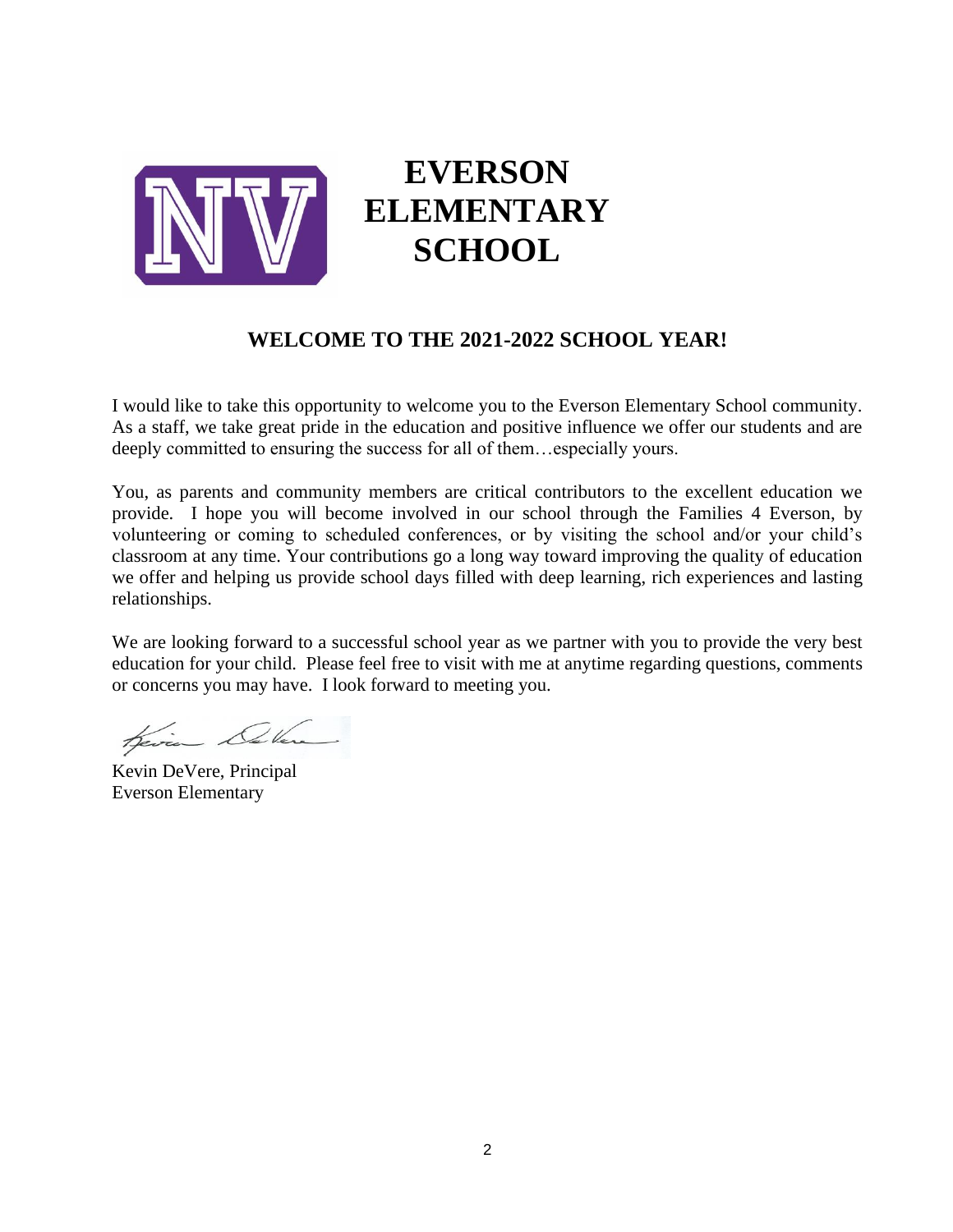# **TABLE OF CONTENTS**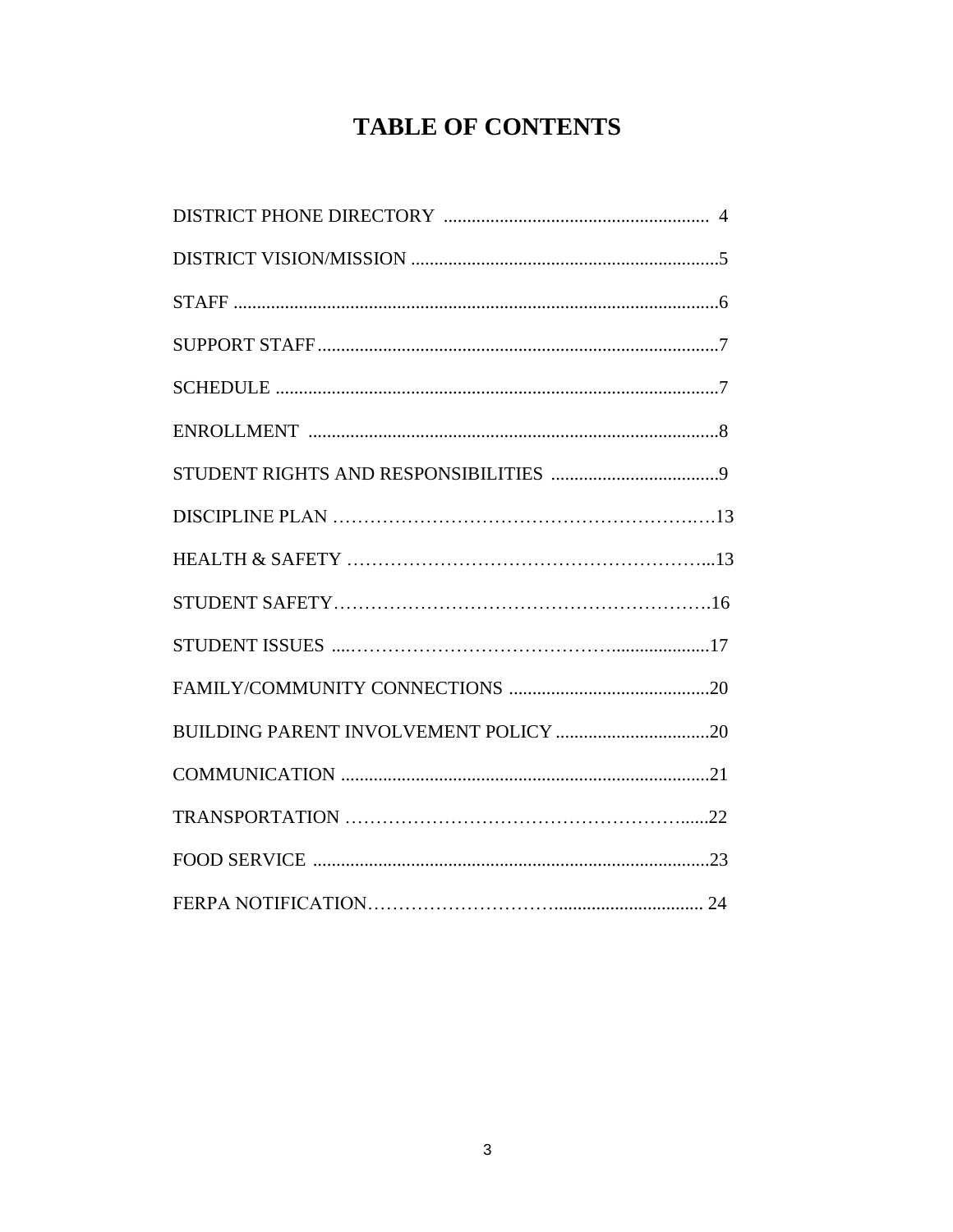# **NOOKSACK VALLEY SCHOOL DISTRICT #506**

#### **BOARD OF DIRECTORS**

Jason Heutink Steve Jones Halli Kimball Mark Olson Cheryl Thornton

**SUPERINTENDENT** Matt Galley

### **ASSISTANT SUPERINTENDENT** Cindy Stockwell

#### **PHONE DIRECTORY**

| Everson Elementary School360-966-2030  |  |
|----------------------------------------|--|
| Nooksack Elementary School360-966-3321 |  |
| Sumas Elementary School 360-988-9423   |  |
|                                        |  |
|                                        |  |
| Transportation Department360-966-2311  |  |
|                                        |  |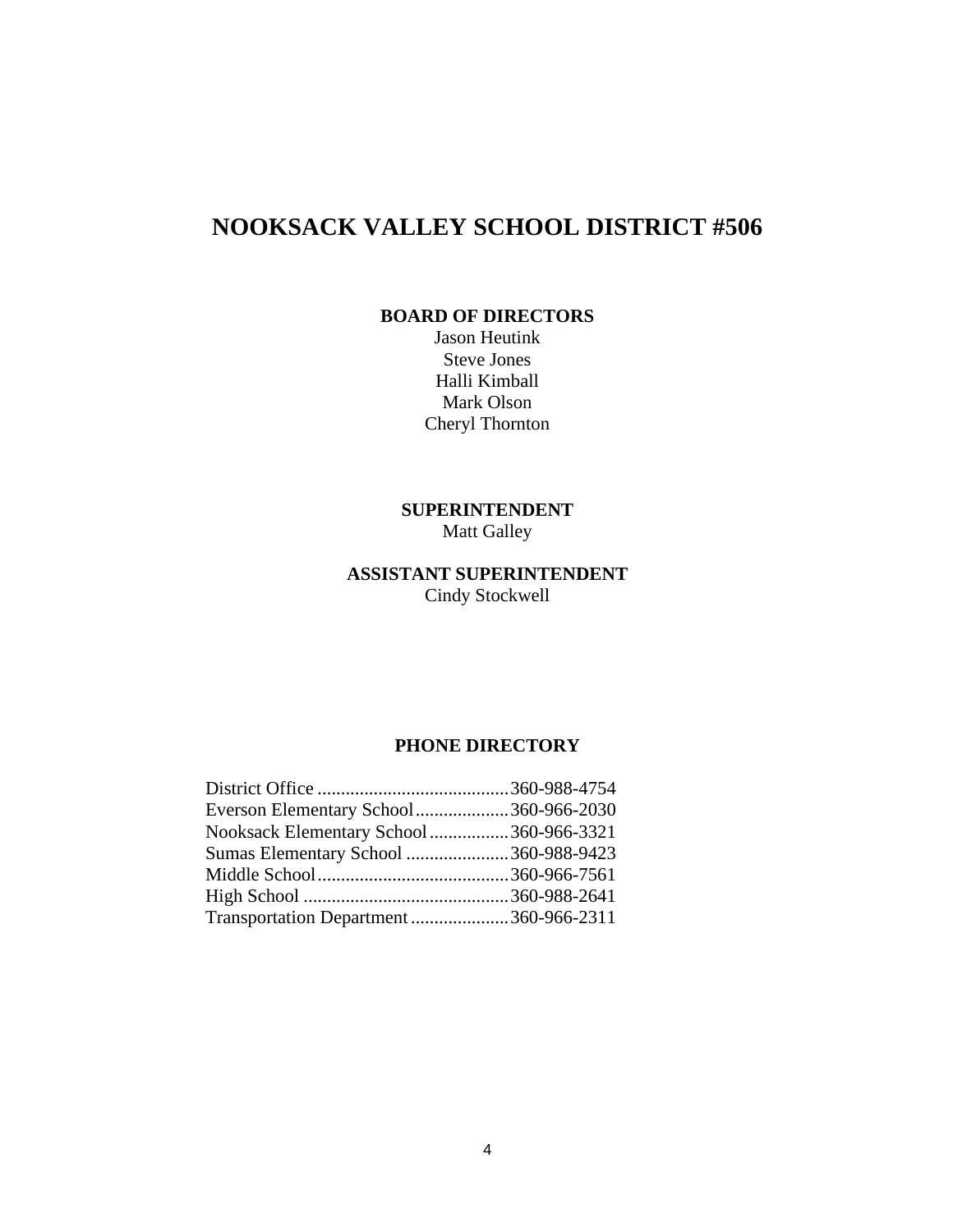### **NOOKSACK VALLEY SCHOOL DISTRICT MISSION AND VISION FOR THE FUTURE**

*Ensuring the Success of All Students*

#### **Students**

*Students have a shared responsibility to acquire the knowledge, skills and behaviors for a successful future*

#### **Teaching and Learning**

*We have a quality system where focused instruction and high standards result in learning by all*

#### **Assessment and Performance Accountability**

*Results are used for improvement and accountability for all students, staff, and schools*

#### **Staff Development**

*All staff members are expected to be and supported as continuous learners*

#### **Leadership**

*Leadership is shared with all actions based on our vision*

#### **Parents. community and learning partnerships**

*Parents, schools, and community are responsible partners in ensuring success for all students, staff, and schools*

#### **Curriculum**

*Our aligned curriculum is based on high standards with literacy as the focus of a strong academic core.*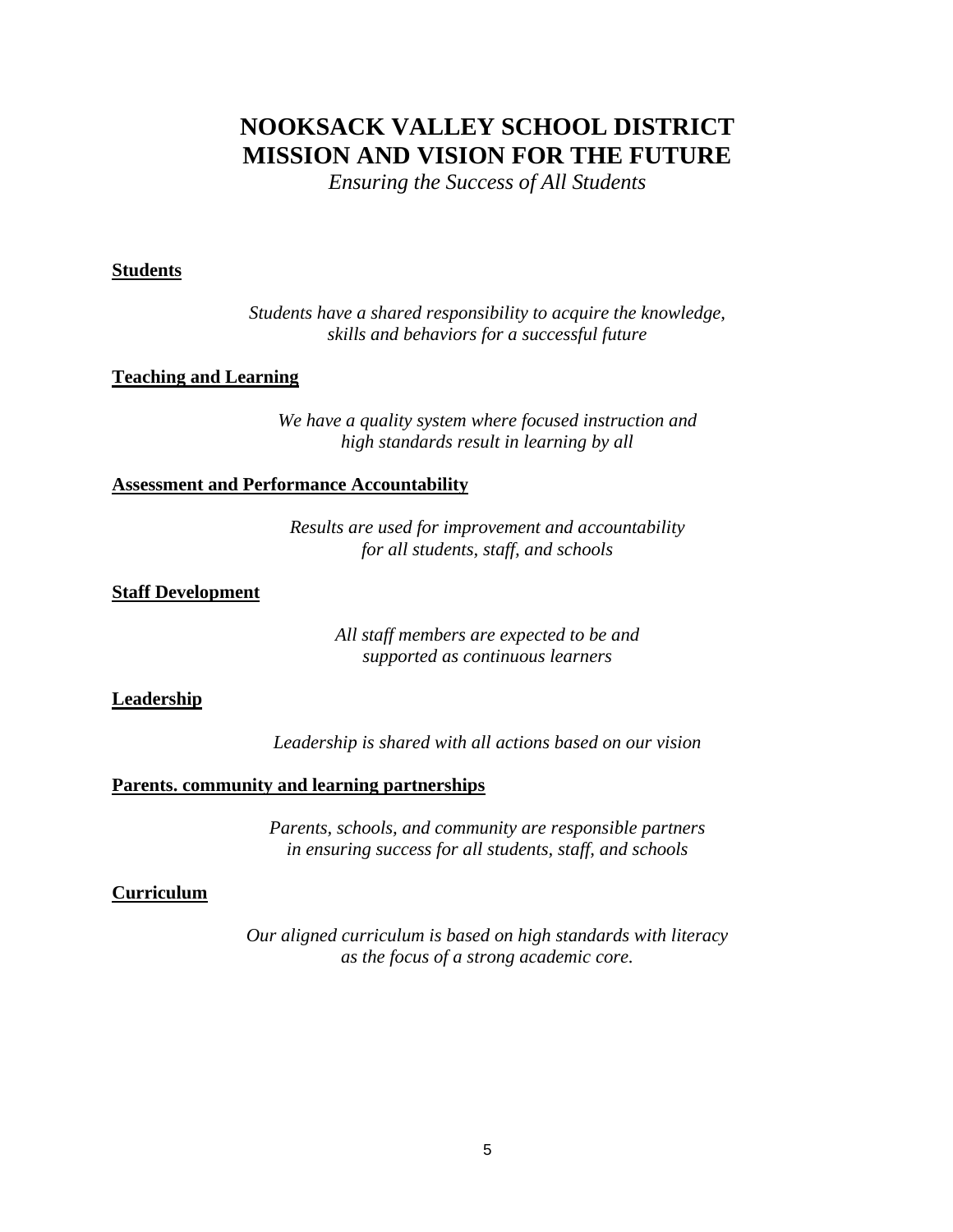# **CERTIFICATED STAFF**

| <b>Preschool Coordinator</b> | Ricki Nonhoff             |
|------------------------------|---------------------------|
|                              |                           |
|                              | Guadalupe Garcia Sandoval |
|                              |                           |
|                              | <b>Briana McInnis</b>     |
|                              |                           |
|                              | <b>Sarah Adkins</b>       |
|                              | Jennifer Niemann          |
|                              |                           |
|                              | Virginia Rodriguez        |
|                              | Nichole Woodrich          |
|                              |                           |
|                              | Madie Holz                |
|                              | Payton Linville           |
|                              |                           |
|                              | Jaclyn Hinton             |
|                              | Elijah Davis              |
|                              |                           |
|                              | Lisa Shafer               |
|                              | Chris Feild               |
|                              |                           |
|                              | Tara Olson                |
|                              |                           |
|                              | Jennifer Bonacorsi        |
|                              |                           |
|                              | Polly Music               |
|                              |                           |
|                              |                           |
|                              |                           |
|                              |                           |
|                              | Kristin Siemion           |
|                              |                           |
|                              |                           |
|                              |                           |
|                              |                           |
|                              |                           |

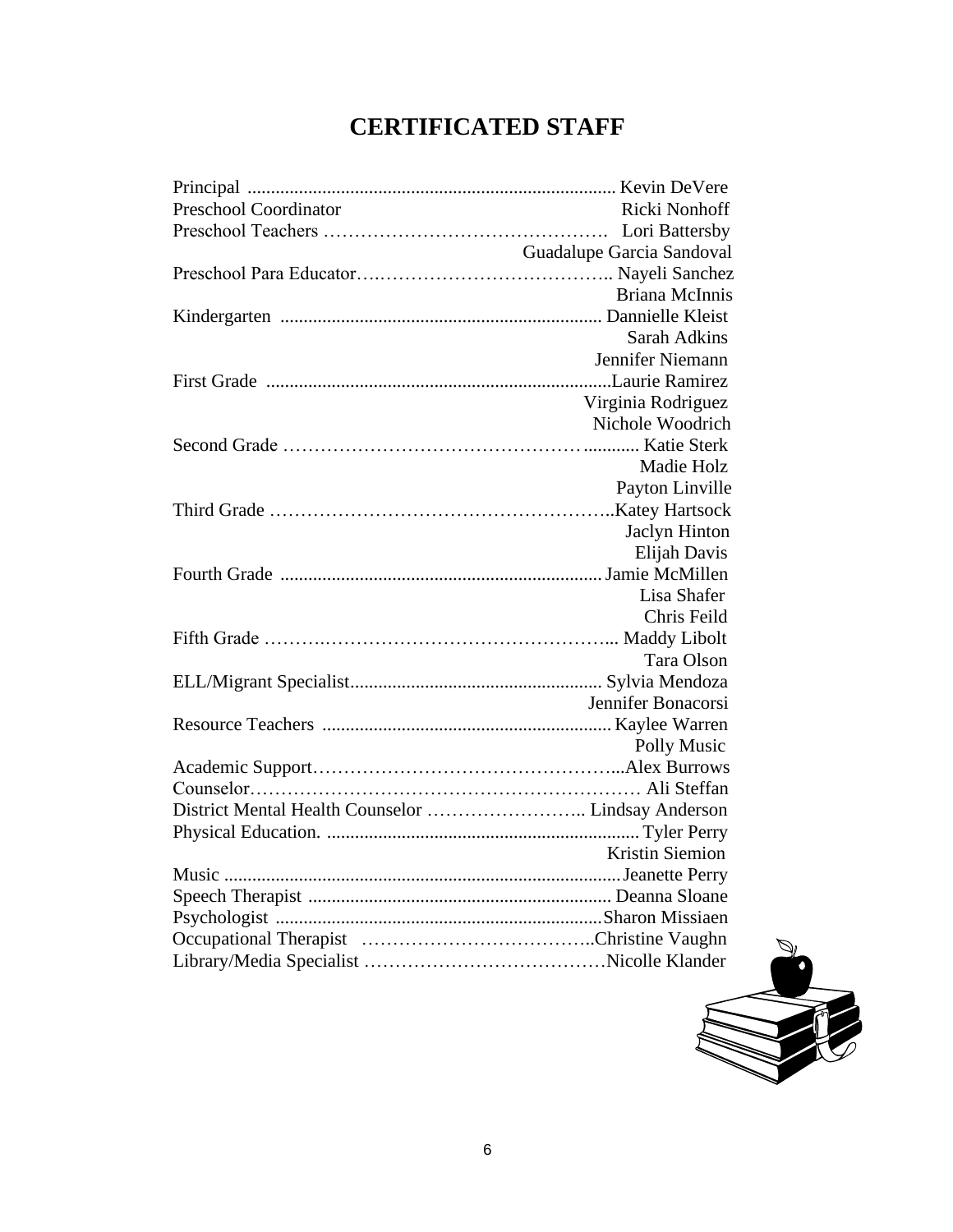| <b>SUPPORT STAFF</b> |  |  |
|----------------------|--|--|
|----------------------|--|--|

|  |                 | <b>Richelle Newton</b> |  |
|--|-----------------|------------------------|--|
|  |                 |                        |  |
|  | Tarell Allen    | Toni Benner            |  |
|  | Michele Himango | AnneMarie Huffman      |  |
|  | Melanie Lunde   | Becky Judy             |  |
|  | Sylvia Stadt    | Gaby Anderson          |  |
|  | Lily DeWeber    | Lisa Bartl             |  |
|  |                 |                        |  |
|  |                 | Janet Anderson         |  |
|  |                 |                        |  |
|  |                 | Veva Hernandez         |  |
|  |                 |                        |  |
|  |                 | Liza Diaz              |  |

### **DAILY SCHEDULE**

Students have recess and lunch at varying times during the school day.

School Dismissed ........................................................................... 3:15 p.m.

Students are required to stay on the school grounds from the time they arrive at school until the time they are dismissed.

On **EARLY RELEASE** days, our school is dismissed at 12:50 p.m.

**PRESCHOOL** - Preschool students attend school in the morning from 9:30 a.m. to 1:00 p.m. Tuesday thru Friday. There is no preschool on Mondays. $\overline{r}$ 

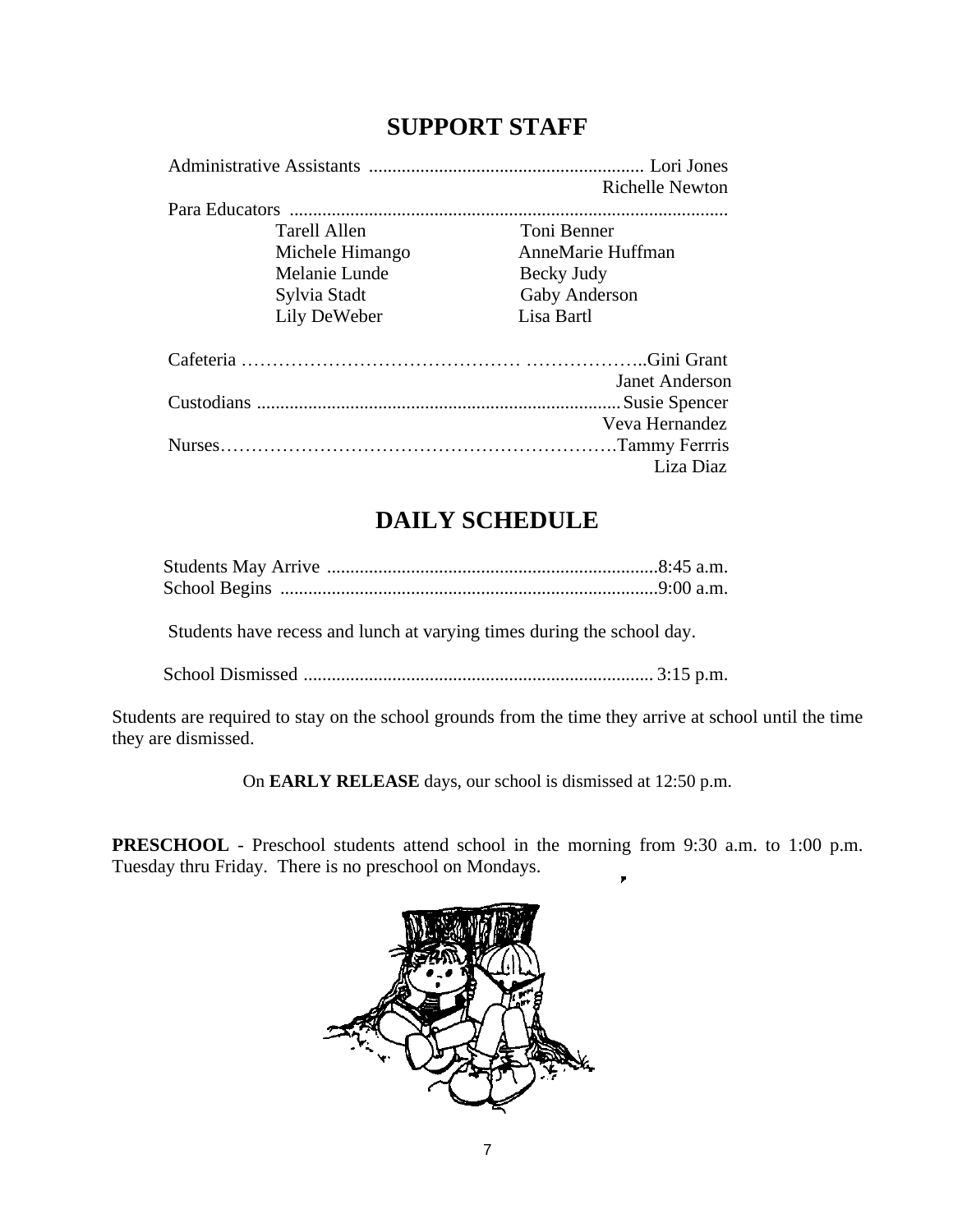# **ENROLLMENT REQUIREMENTS**

### **Kindergarten**

A student must be five years old on or before August 31 of the current school year in which they enter kindergarten. A birth or baptismal certificate is required at the time of registration. Physical and dental examinations are recommended for children entering school for the first time.

### **Immunizations**

#### **The requirements (WAC 246-100-166) for children entering kindergarten through 5th grade are:**

- 1. Three doses of Hepatitis B vaccine (series of 3 injections -takes 6 months to complete series.)
- 2. Five doses of  $DTaP 4<sup>th</sup>$  dose on or after 4th birthday.\*
	- \*Four doses of DTaP acceptable if  $4<sup>th</sup>$  dose given on or after  $4<sup>th</sup>$  birthday
- 3. Two doses of MMR (Measles, Mumps, Rubella)  $\tilde{I}^{st}$  dose on or after 1<sup>st</sup> birthday.
- 4. At least three doses of OPV (Oral Polio Vaccine) last dose after 4th birthday  $\overrightarrow{OR}$  4 doses if last dose given before  $4<sup>th</sup>$  birthday.
- 5. Two doses of Varicella vaccine  $-1$ <sup>st</sup> dose must be on or after 1<sup>st</sup> birthday#. # Varicella- Health care provider can verify disease

### **Requirements for children entering grades 1 through 5:**

- 1. Three doses of  $DTaP 3^{rd}$  dose on or after  $4^{th}$  birthday.
- 2. One Dose of Varicella vaccine required for grades  $2 \& 3$ ; recommended, but not required, for grades 4 & 5.

#### **Students must get vaccine doses at the correct time frames to be in compliance with school requirements.**

### **Parents are required to provide proof of immunizations before a student may attend classes.**

### **Exemptions**

Students may be exempt from immunization requirements for medical, religious, or philosophical reasons. **Please note: personal/philosophical exemptions are no longer allowed for the MMR vaccine**. A physician's signature must accompany exemptions, and a parent or guardian's signature is necessary to exempt a student. If you choose to exempt your child from any immunizations, you must provide the school with the completed and signed exemption form before your child attends school. While the law allows children without immunizations who have an exemption to attend school, it also allows the local health officer to order the school to exclude them from school during an outbreak of any communicable disease.

### **Medically Verified Immunization Records required**:

As of August 1, 2020, the revised immunization rules require medically verified immunization records for school and child care entry. Medically verified record includes one or more of the following:

- A Certificate of Immunization Status (CIS) printed from the Immunization Information System (IIS).
- A [physical](https://www.doh.wa.gov/CommunityandEnvironment/Schools/Immunization#cis) copy of the CIS form with a healthcare provider signature.
- A [physical](https://www.doh.wa.gov/CommunityandEnvironment/Schools/Immunization#cis) copy of the CIS with accompanying medical immunization records from a healthcare provider verified and signed by school staff.
- A CIS printed from [MyIR](https://wa.myir.net/)

If you have any questions or more information regarding immunizations, please contact the school nurse at your child's school.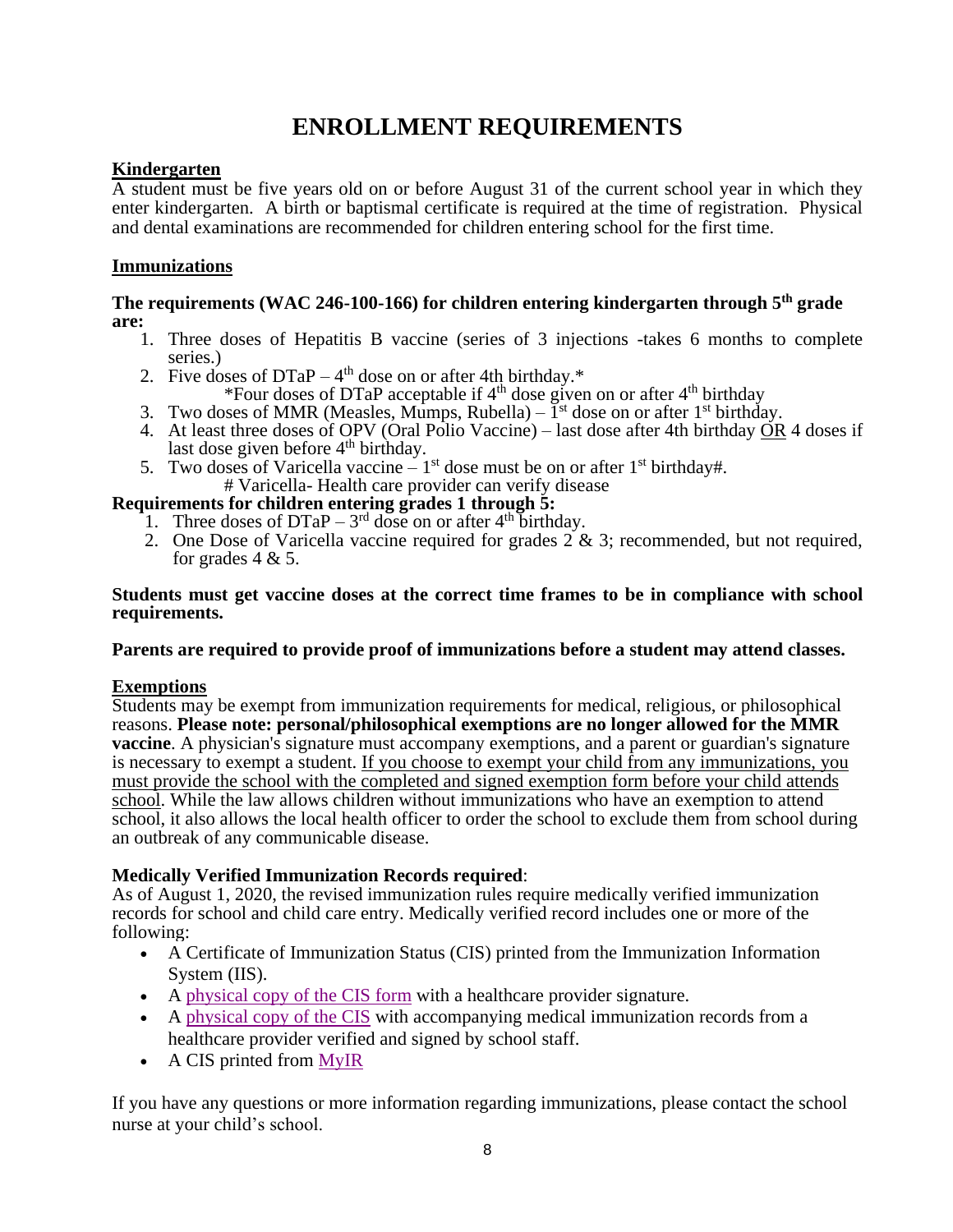#### **Boundary Exceptions**

A parent may request a boundary exception for a variety of reasons. The boundary exception must be initiated by the parent at the home school. The exception will be approved or denied based on space available. Boundary exceptions are granted for one year only and must be renewed each year.

# **STUDENT RIGHTS AND RESPONSIBILITIES**

Board policy emphasizes the maintenance of an atmosphere where orderly learning is possible and encouraged.

Any student who willfully performs any act which materially interferes with or is detrimental to the orderly operation of a school, a school sponsored activity or any other aspect of educational process within the Nooksack Valley School District, shall be subject to discipline, suspension or expulsion. Such acts shall include, but not be limited to those enumerated below.

The following acts by a student on school premises (or in reasonable proximity thereto) or off school premises at any school sponsored activity shall constitute sufficient cause for discipline, suspension or expulsion: disruptive conduct; disobedience of reasonable instructions by school authorities; immoral conduct; vulgarity or profanity; possession or use of tobacco; possession or use of alcoholic beverages, drugs or narcotics not prescribed by a physician; destruction or defacing of school property; extortion, intimidation, or harassment of another student or staff member; assault of another student or staff member; stealing; possession or use of any dangerous weapon or object; and the commission of any criminal act as defined by law. There is a one year mandatory expulsion for firearm possession subject to appeal.

Furthermore, harassment or intimidation of a school employee or student, vandalism, and/or defacing or destruction to personal property of a school employee or student shall also constitute sufficient cause for suspension from school (including extracurricular activities), loss of credit or expulsion.

#### **Harassment - Racial, Sexual, Or Other Discrimination**

Harassment or discrimination of any individual(s) on the basis of age, disability, national origin, race, marital status, religion, sex, or socio-economic status by words, in writing, by gestures, or actions that persistently disturbs, torments, or pesters will not be allowed.

Nooksack Valley School district does not discriminate in any programs or activities on the basis of sex, race, creed, religion, color, national origin, age, veteran or military status, sexual orientation, gender expression, gender identity, disability, or the use of a trained dog guide or service animal and provides equal access to the Boy Scouts and other designated youth groups.

You can report discrimination and discriminatory harassment to any school staff member or to the building administrator(s). You also have the right to file a complaint. For a copy of the district's nondiscrimination policy and procedure, contact the school or district office.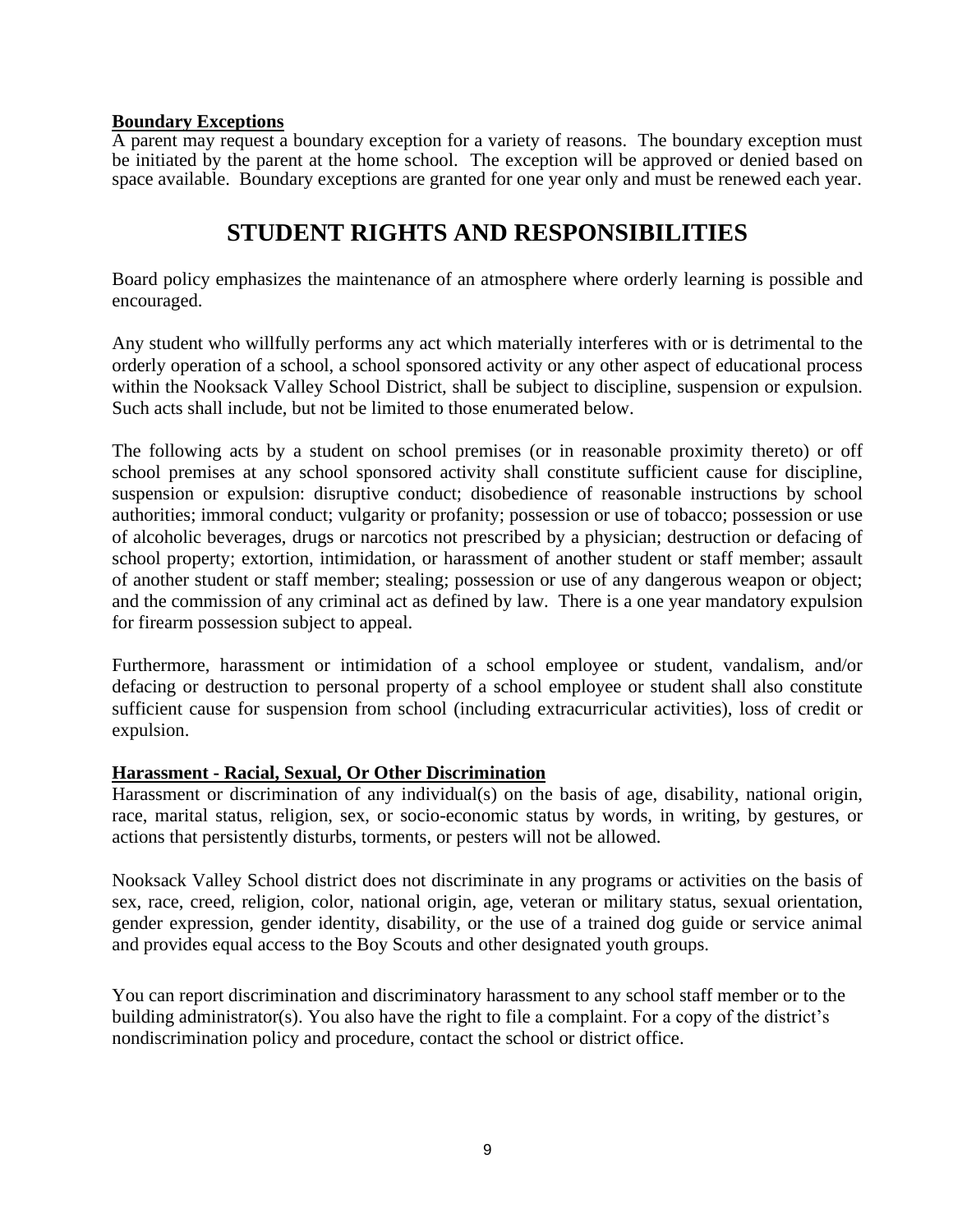### **SEXUAL HARASSMENT**

Students and staff are protected against sexual harassment by anyone in any school program or activity, including on the school campus, on the school bus, or off-campus during a schoolsponsored activity.

#### **Sexual harassment is unwelcome behavior or communication that is sexual in nature when:**

· A student or employee is led to believe that he or she must submit to unwelcome sexual conduct or communications in order to gain something in return, such as a grade, a promotion, a place on a sports team, or any educational or employment decision, or

· The conduct substantially interferes with a student's educational performance, or creates an intimidating or hostile educational or employment environment.

#### **Examples of Sexual Harassment:**

- · Pressuring a person for sexual favors
- · Unwelcome touching of a sexual nature
- · Writing graffiti of a sexual nature
- · Distributing sexually explicit texts, email, or pictures
- · Making sexual jokes, rumors, or suggestive remarks
- · Physical violence, including rape and sexual assault

You can report sexual harassment to any school staff member, building administrator or to the district's Title IX officer. You also have the right to file a complaint. For a copy of the district's sexual harassment policy and procedure, contact the school or district office.

#### **Prohibition of Harassment, Intimidation and Bullying Policy**

The 2011 Legislature passed and the governor signed a bill requiring school districts to adopt or amend a policy by August 1, 2011, prohibiting harassment, intimidation and bullying between students. Legislation states harassment, intimidation or bullying means any intentional written, verbal or physical act, including but not limited to, one shown to be motivated by any characteristic in RCW 28A.300.285, or other distinguishing characteristics, when the intentional written, verbal or physical act: a) physically harms a student or damages the student's property; or b) has the effect of substantially interfering with a student's education; or c) is so severe, persistent or pervasive that is creates an intimidating or threatening educational environment; or d) has the effect of substantially disrupting the orderly operation of the school.

The statutory referenced above is to the criminal malicious harassment statute. The characteristics identified in RCW 28A.300.285 are race, color, religion, ancestry, national origin, gender, sexual orientation or mental or physical disability. Other distinguishing characteristics can include, but are not limited to: physical appearance, clothing, socioeconomic status, gender identity and marital status.

Harassment, intimidation or bullying can take many forms including: slurs, rumors, jokes, innuendos, demeaning comments, drawings, cartoons, pranks, gestures, physical attacks, threats or other written, oral or physical actions.

Finally, the new law prohibits retaliation against those reporting bullying and false reporting of bullying incidents. Students, volunteers and staff are encouraged to report incidents of bullying.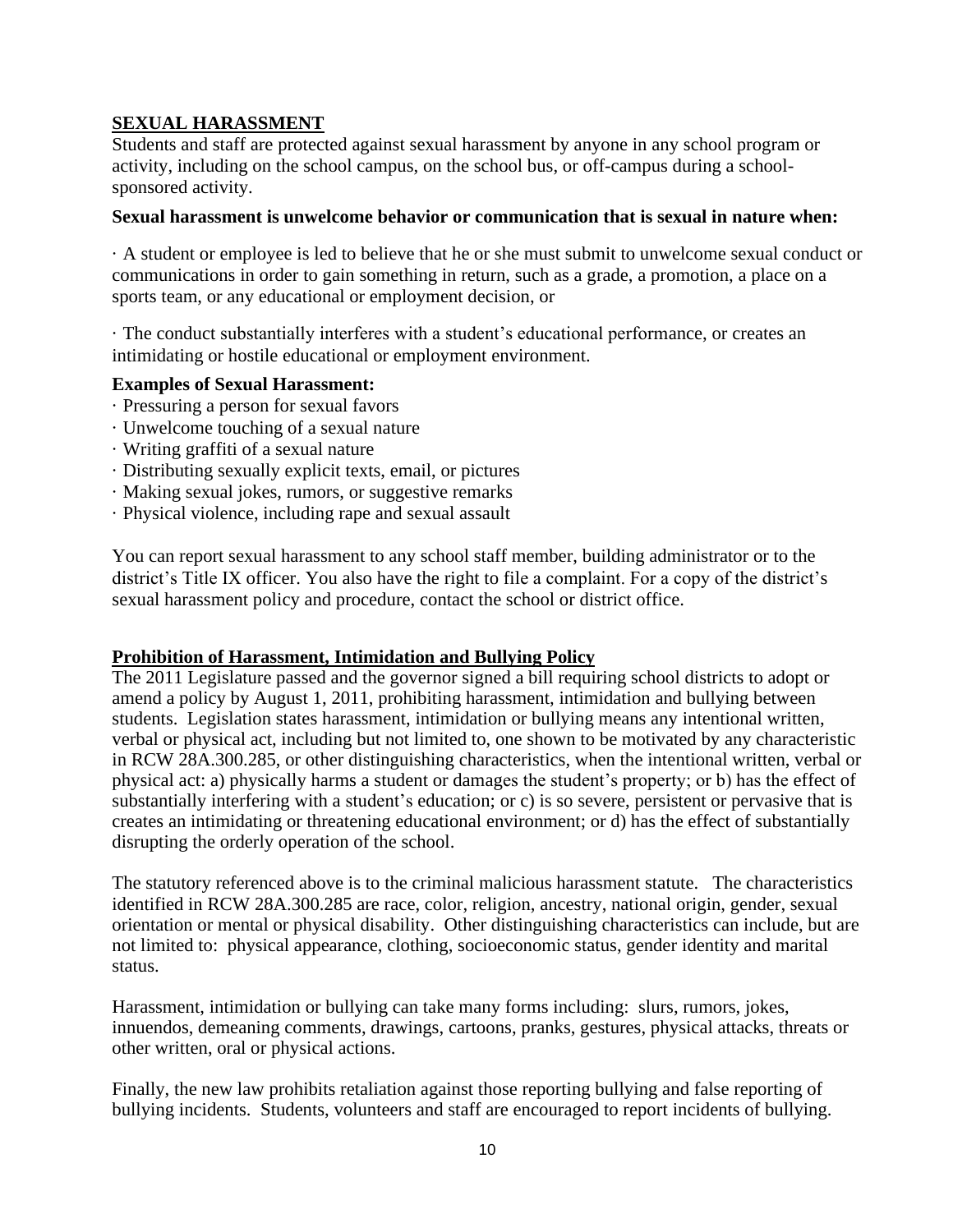In July 2011, Nooksack Valley Schools' board of directors amended our policy and procedures implementing the new law. The policy covers all bullying, regardless of motivation and regardless of whether or not the bullied student even has the characteristic for which he or she is being bullied. The Nooksack Valley School District is committed to a safe and civil educational environment for all students, employees, volunteers and patrons, free from harassment, intimidation or bullying.

Depending on the frequency and severity of the conduct, intervention, counseling, correction, discipline and/or referral to law enforcement will be used to remediate the impact on the victim and the climate and to change the behavior of the perpetrator.

This includes appropriate intervention, restoration of a positive climate, and support for victims and others impacted by the violation.

Informal reports may be made to any staff member, although staff shall always inform complainants of their right to and the process for filing a formal complaint.

Informal complaint process does not have rigid steps. Instead, the process depends on the requests of the complainant. Informal methods might include the following if desired by the complainant:

- Talking directly with the harasser to say that the behavior is unwelcome
- Using a neutral third party, such as the compliance officer, to talk with the harasser
- Writing a letter to the alleged harasser, identifying what happened and how it made the complainant feel
- Putting a copy of the district's harassment, intimidation, bullying policy in the alleged harasser's mailbox
- Using a mediator to meet with the alleged harasser

Informal complaints may become formal complaints at the request of the complainant, parent, guardian, or because the district believes the complaint needs to be more thoroughly investigated.

Anyone may initiate a formal complaint of harassment, intimidation or bullying. The formal reporting procedure involves filing a formal, written complaint with the compliance officer. Once you have notified the compliance officer of your complaint, a thorough investigation will occur. If your complaint is found to be true, appropriate corrective action will occur.

In all instances, the complaint and investigation will be handled in a confidential manner. No employee or student will be retaliated against in any way for complaining of harassment, intimidation or bullying. For more information about harassment, intimidation and bullying policy and procedures, contact Mark Johnson at (360) 988-4754.

#### **Weapons Prohibited on School Grounds**

State law makes it illegal for a person to carry a weapon on public or private school premises or "school-provided transportation, or areas of facilities while being used exclusively by public or private schools." Carrying a firearm onto school property or possessing one will result in a mandatory one year expulsion. Possessing a dangerous weapon will result in emergency expulsion subject to appeal in accordance with due process requirements. Parents and law enforcement will be notified.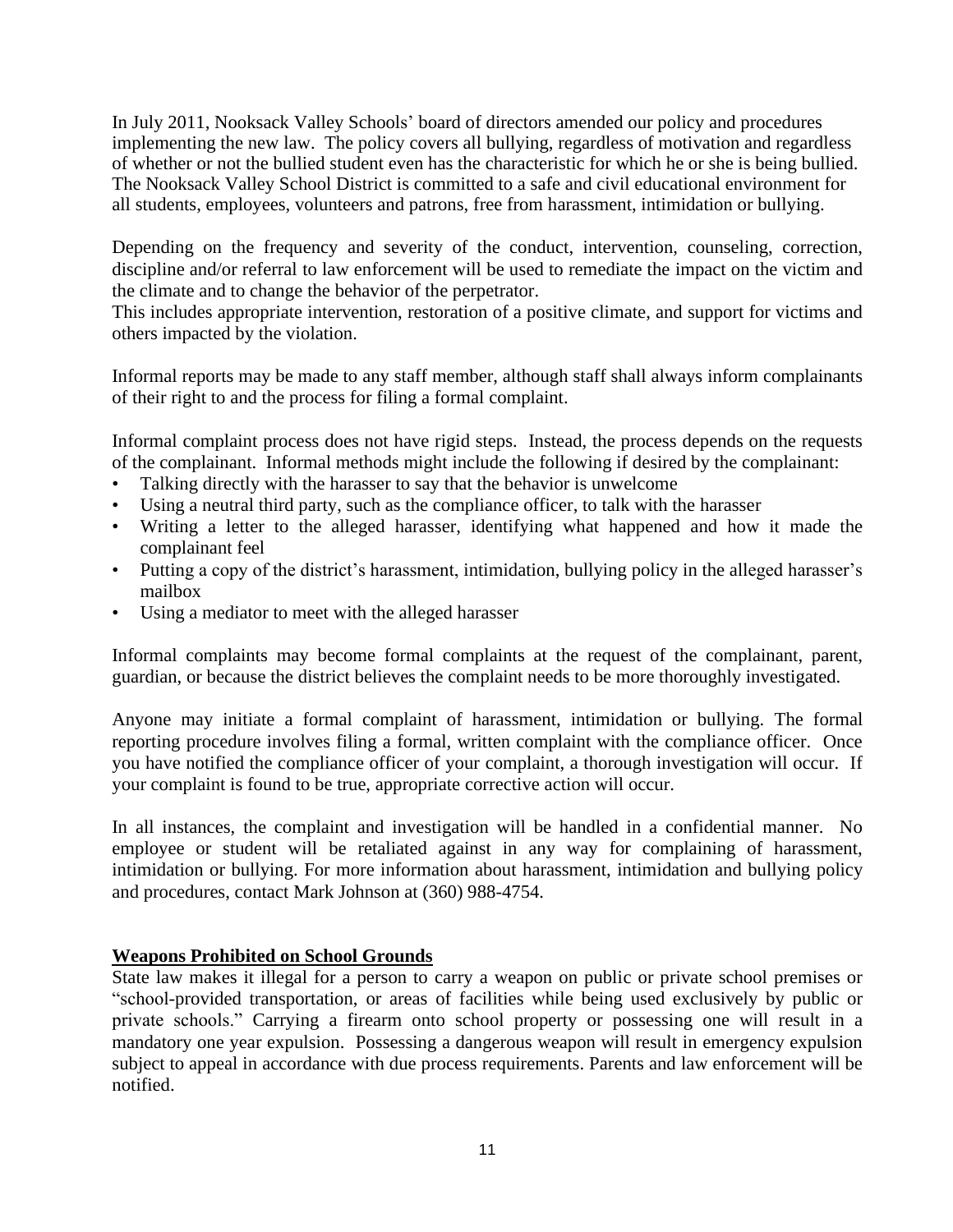### **Drug Free Schools**

Nooksack Valley School District prohibits possession, use or distribution of illicit drugs and alcohol on school district property and as a part of any district sponsored student activity. Disciplinary sanctions consistent with local, state, and federal laws will be imposed on students and employees who violate this law. Community members are reminded to refrain from use of tobacco products on school property and at school sponsored events. This includes E-cigarettes and vaping.

#### **Tobacco Products Illegal Anywhere Anytime**

Effective June 11, 1998, state law made it illegal for students or any person under 18 years of age to possess tobacco at school or school activities. The police will be notified. The penalty for a person under age 18 to possess tobacco products is (1) \$50.00 fine; or (2) up to 4 hours community service; or (3) participation in a smoking cessation program; (4) or all three.

#### **Student Dress**

Students' clothing must not be disruptive to the educational process or cause health/safety problems. Appearance should be consistent with the following restrictions:

- 1. Shoes are required to be worn at all times.
- 2. Shorts and skirts must be mid-thigh or longer in length.
- 3. Spaghetti strap tops are not permitted unless a shirt, blouse or vest is worn over them. Sleeveless tops are expected to cover under-garments at all times. Bare midriffs are not permitted.
- 4. Clothing and other items that promote gangs and gang related activities, drugs/alcohol and tobacco products, or has sexual connotations are not allowed.
- 5. Dress and/or appearance which constitutes a clear and present danger to student/ staff health and/or safety or which causes interference with work or creates a classroom or school disruption, will not be permitted.
- 6. We promote that hats are to be off in the building as a sign of respect.

Students will be directed to change clothes or go home. Repeated violations are subject to consequences

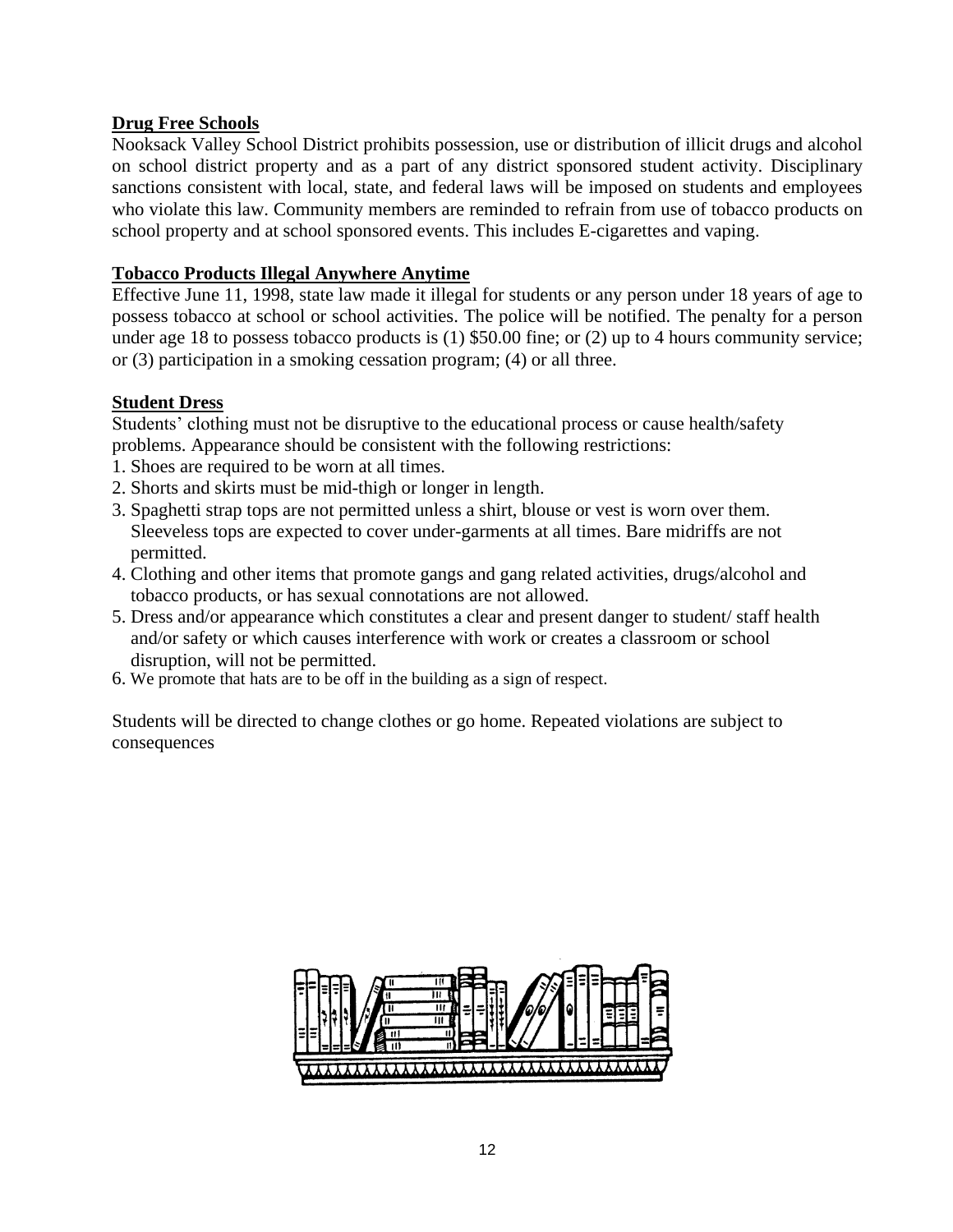# **DISCIPLINE PLAN**

#### **Discipline Philosophy**

Students thrive when they feel a sense of safety, belonging and significance. Students do better socially and academically when they believe they are an integral part of their community, and when they know that others care for them. Our goal is to create an environment that invites and expects both a sense of high social responsibility (community) and academic excellence.

#### **Our Approach:**

We use a positive discipline approach that is firm and kind. We help children feel a sense of connection, teach important social skills, and invite children to discover how capable they are through solution-focused problem solving.

All students are guaranteed the right to learn and play in a safe, orderly environment.

- 1. We teach and re-teach school expectations with students throughout the year.
- 2. Students are active participants in creating and monitoring classroom and school norms and routines.
- 3. We work as a team of students, teachers and families to promote and support positive student behavior.
- 4. We help students learn how to solve problems and make amends when mistakes occur.
- 5. We encourage and recognize students for their successes along the way.

### **School Rules**

All students and staff will:

- 1. BE SAFE
- 2. BE RESPONSIBLE
- 3. BE RESPECTFUL

### **HEALTH & SAFETY**

#### **Illness At School**

Please keep sick children at home. Students who have any of these class A symptoms should not be at school, and will be sent home for any of the following:

- Temperature of over 100 degrees
- Cough
- Shortness of breath
- Loss of sense of taste and/or smell

Students who have two of more of these class B symptom will be sent home:

- Fatigue
- Headache
- Muscle or body aches
- Sore throat
- Congestion of runny nose
- Nausea or vomiting
- Diarrhea (defined as 2 or more loose stools in 24 hours)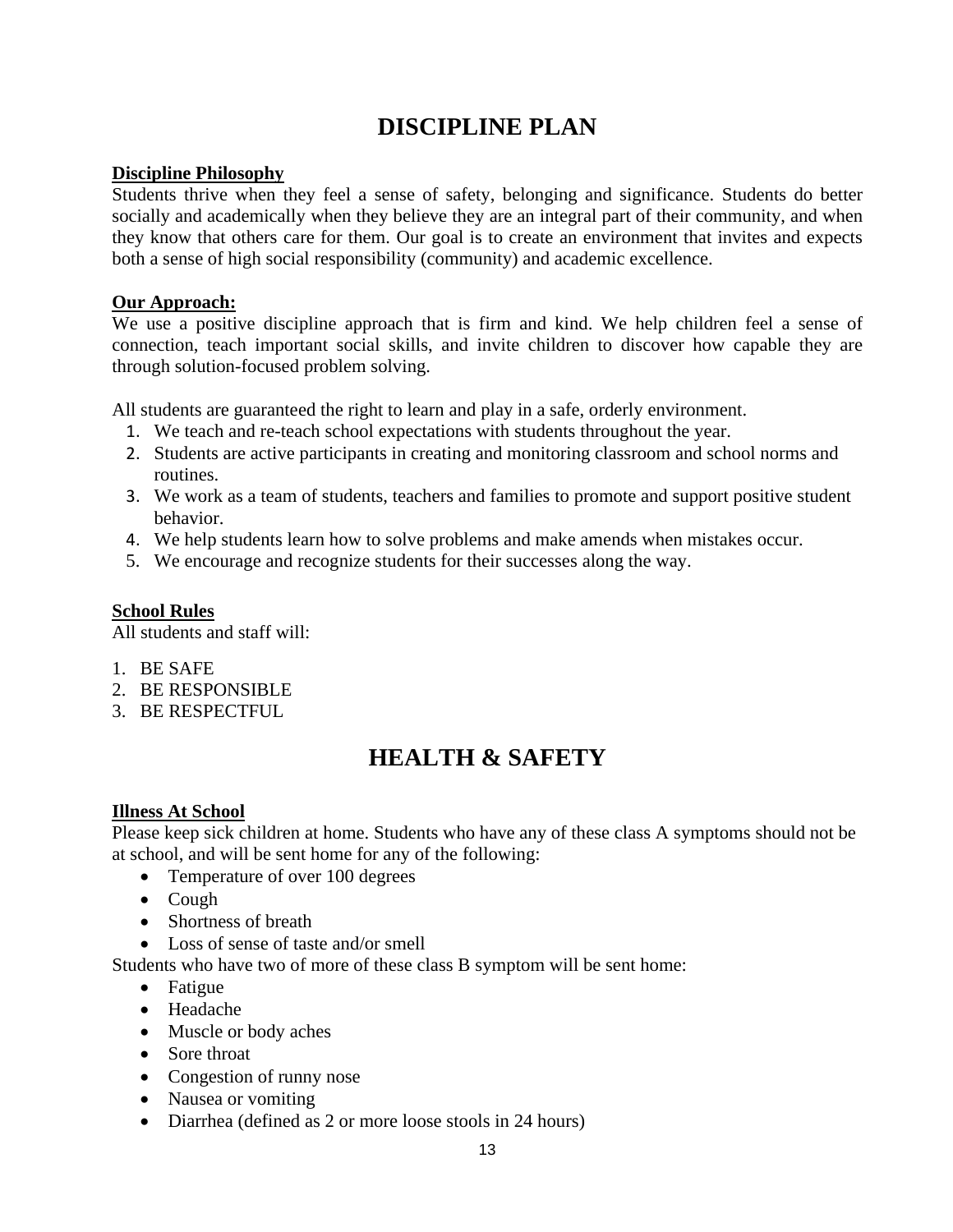Your student may return to school with a negative COVID test result and fever free for at least 24 hours (without medication) AND symptoms have improved.

If a COVID test is completed and is positive OR no COVID test completed, isolate for at least 10 days since symptom onset AND 24 hours fever free (without medication). Symptoms must be improved.

If a health care provider makes an alternative diagnosis that explains symptoms without performing a COVID test, students must be fever free for at least 24 hours (without medication) AND symptoms have improved.

**Red Eyes:** A child should not attend school if they have red, inflamed, or draining eyes. The child may return to school when you have permission from his primary care provider.

You can reduce the risk of getting sick by encouraging frequent hand washing. If soap and water are not available, hand sanitizer can be used. It is suggested that children be taught to cough or sneeze into a bent elbow.

#### **Daily Health Screening**

All Students and staff will be asked to self-monitor for symptoms of COVID-19. If they are feeling sick for any reason, they should stay home from school. If they are experiencing symptoms of the virus, they should stay home, consult a healthcare professional right away and notify the school office.

#### *Additional health and safety measures:*

- School custodians will implement cleaning and disinfection protocols of high touch areas during the school day and evenings.
- Supervised separate space will be provided for students not feeling well to minimize contact with others.
- District administrators and the school nurse will work on contact tracing in collaboration with the Whatcom County Health Dept.
- Parents and students who have been exposed to a positive COVID-19 case and require quarantining should consult with their school principal/classroom teacher about remote learning.

When students become ill at school, authorized personnel will notify you to arrange for your child to go home if the situation warrants. In case no one is home during the day, we will attempt to call a cell phone, work number, or reach one of the emergency contacts you have provided.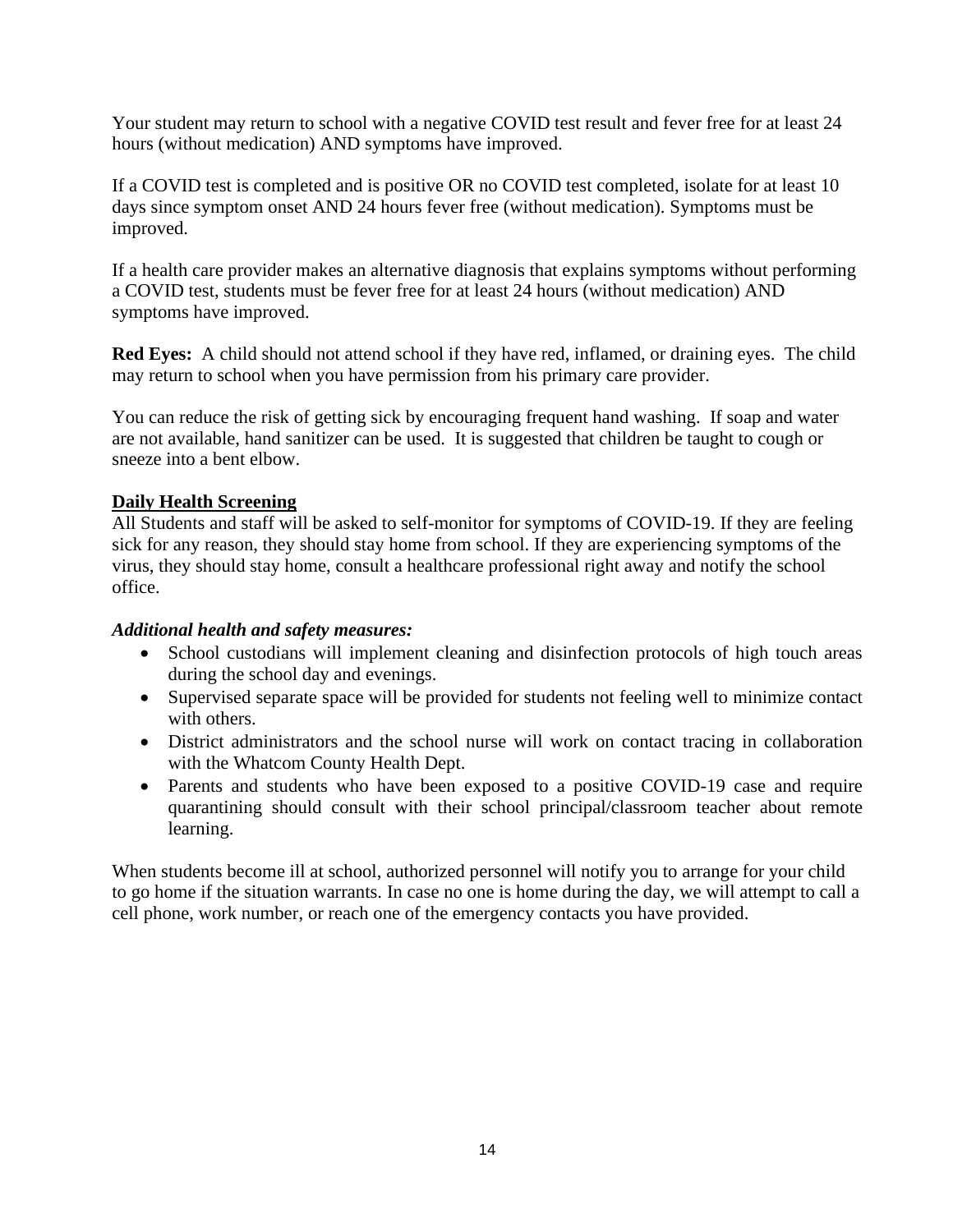### **Medications**

If possible, please try to administer medications at home. (Ex. "three times a day" medications can be administered before school, after school, and at bedtime.) State law requires the following procedures to be followed for students receiving medication at school: If it is necessary for a student to receive either prescription or over-the-counter medication during the school day, we must have authorization from parents and a physician before we can dispense it. "Permission to Medicate" forms are available in the school office for this purpose. We suggest you take one of these forms with you whenever you take your child to the doctor.



Prescription medication must be furnished in an original container from the pharmacy labeled with the student's name, the name of the medication, and the amount to be given. Over-the-counter medication must be furnished in the original container from the manufacturer and be labeled with the student's name.

It is the parent's responsibility to deliver the medication to school. The student or school bus driver may not deliver the medication.

#### **Children with Life-Threatening Conditions**

House Bill 2834 took effect June 13, 2002 and a new school board approved policy was adopted in June of 2003. The law defines life-threatening condition as "a health condition that will put the child in danger of death during the school day if a medication or treatment order and nursing care plan are not in place." Children with life-threatening conditions such as severe bee sting or food allergies, severe asthma, unstable diabetes, severe seizures, etc., are now required to have a medication or treatment order and a nursing care plan in place before they start school. The medication or treatment order must be from the child's licensed health care provider.

If a medication and treatment order is not provided, the Principal in the building your child attends is required to exclude the child until such an order has been provided. This new requirement applies to students new to the district and students who are already enrolled. Our exclusion procedures are in accordance with the rules (WACS) of the State Board of Education.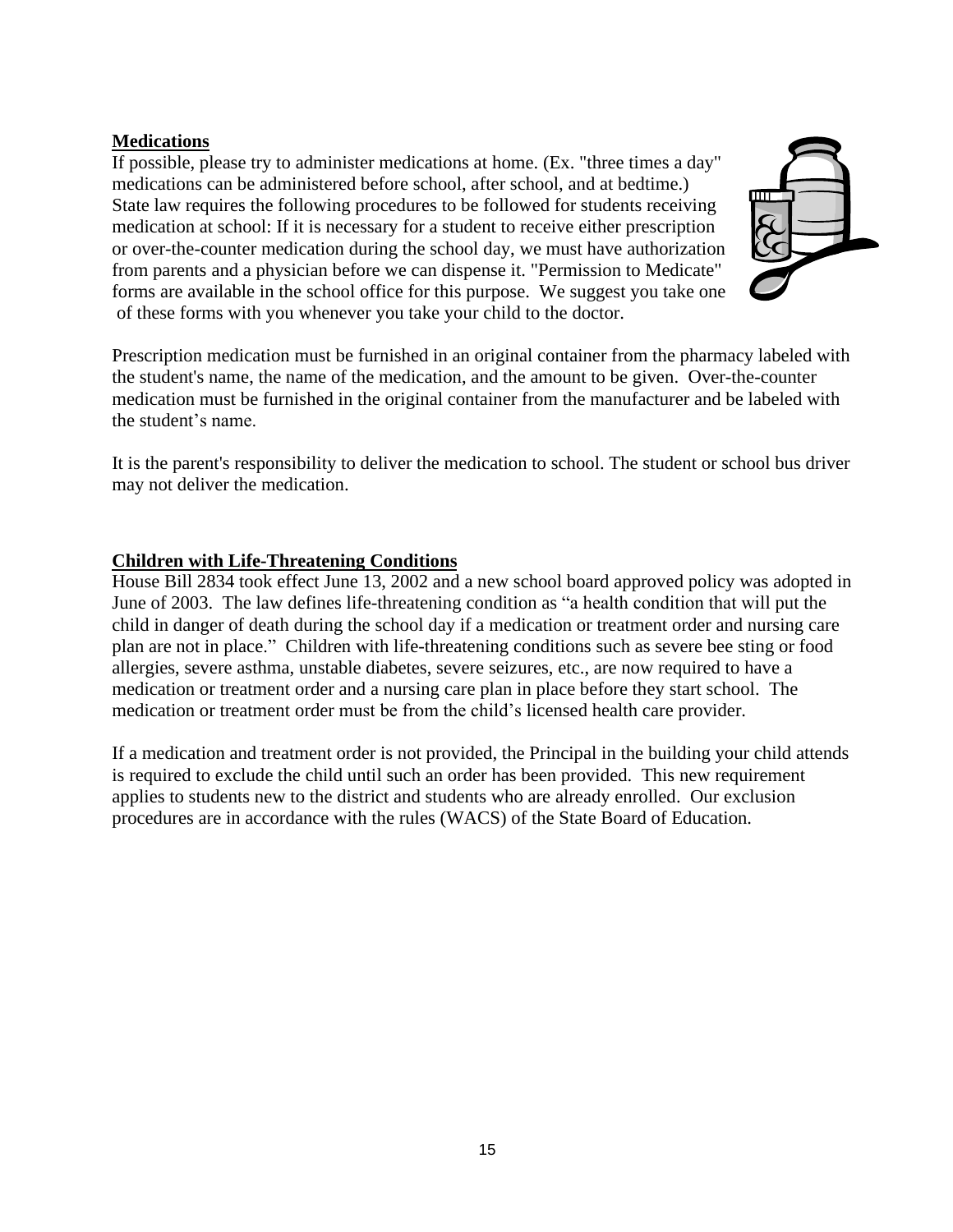### **STUDENT SAFETY**

#### **School Closure/Delays**

If the weather conditions are severe enough to close school, delay its starting time, change bus routes, or send students home early, the news will be aired by 6:45 a.m. on *KGMI 790 AM* radio. They also list the school closures on their website at [www.kgmi.com.](http://www.kgmi.com/) Scroll down on their home page to find this information. School closures, late starts or early releases due to inclement weather will also be announced through our **Skyward student systems.** Announcements will be sent to the primary guardian via email or phone call. Closures and late starts can also be found on the school website: nv.k12.wa.us.

If no announcement is made, school will be operating on the normal schedule. You may need to continue to listen in case the situation changes. If school begins late, students should arrive no more than fifteen minutes before school starts. Please do not drop off students at the school if you are unsure of the start time. If the weather is severe, please make sure that school is actually open before leaving school grounds.

In the event of a major disaster (e.g. bad weather, flooding, earthquake), please listen to the radio. KGMI 790AM will be notified if school will be dismissed early, and an email will be sent out to the primary guardian. We appreciate phone lines left open for emergency communications.

#### **School Accident Insurance**

School insurance is available to all students. Information and application forms are available in the office and are sent home with each student in the fall.

#### **Changes In Student Information**

It is important that we have up-to-date addresses, telephone numbers (home, work and cell), emergency numbers, medical information, and changes in custody. Please send a note to school, call the office, or change the info through your Skyward account if any of this information needs to be updated in your child's records. If you are planning to move, please inform the school as soon as possible.

#### **Outdoor Recess**

Schools do not send students outdoors in inclement weather conditions, but provide alternative indoor activities. Outdoor recess is an important part of the elementary student's day and the much-needed fresh air adds to student success in the classroom. Students need to be properly dressed for the weather. If the student is ill, home is the best place for him/her to be. We realize that from time to time, students are not sick enough to stay home, but are too sick to go outdoors. Parents must send a note each day to request a student stay in from recess.

#### **P.E. Participation**

Please send a note to the classroom teacher if your child is unable to participate in P.E. A note excusing the student from P.E. will also excuse the student from participating in recess activities. The classroom teacher will notify other staff, as needed. Also, if your child has a doctor's note excusing the child from physical activity, the doctor will need to write a second note for your student to be allowed to participate again.

Please check your child's schedule and on the days they have P.E., remind them to wear comfortable shoes and clothing. Flip-flops, slip-ons, and open-toed shoes hinder the child's activity and safety, as do shoes worn untied. Send an extra pair of shoes for P.E. in their backpack if they wear shoes to school not suitable for P.E. Some of the activities we do are difficult with dresses and can be embarrassing to the child.

Note: Flip-flops often break. Anytime a student wears flip-flops to school, please include another pair of shoes in their backpack.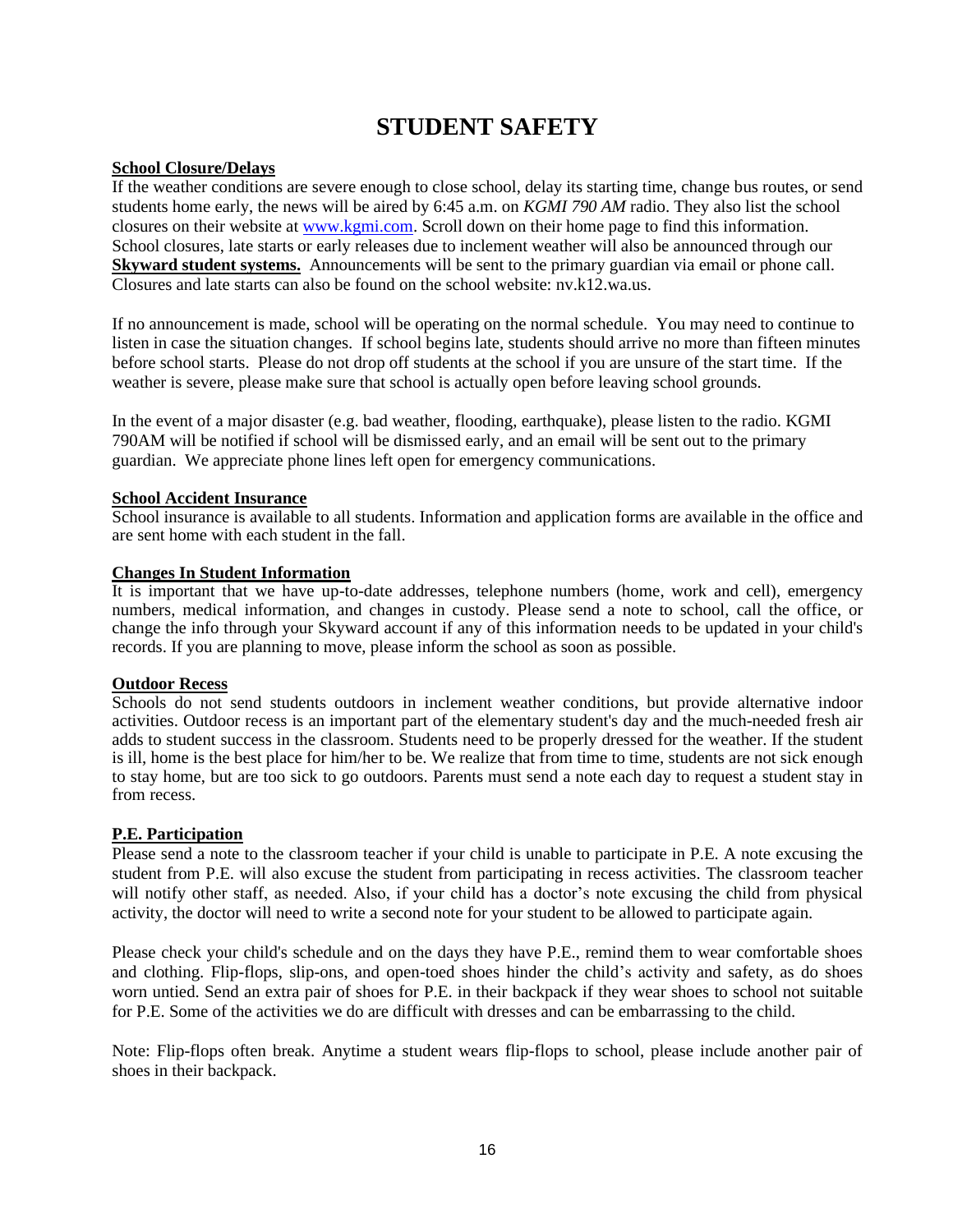# **STUDENT ISSUES**

### **Attendance**

Attending school regularly is one of the most important ways to ensure academic performance and success. Missing just two days a month adds up to 18 absences in a school year, which is considered chronic absenteeism.

Students who attend classes consistently are more likely to succeed and school attendance is a key factor in promoting academic achievement.

All absences must be excused by a parent either verbally or in writing. Please follow these steps in the event your child is absent:

- Call the school office in the morning to report your child's absence for that day.
- If we have not been notified by telephone, please complete the green School Absence Note or write your own note explaining the absence/tardy. It is important to include the date(s) and your signature. Send the note to school with your child the first day he/she returns from an absence.

If we have not been notified, we will attempt to phone you. Failure to provide either verbal or written notice will result in an "unexcused" absence.

If your child is tardy (arrives any time after 9 a.m.) or leaves early (any time before 3:15 p.m.), please check your child in or out at the office by providing the reason for arriving late or leaving early.

Please try to schedule appointments outside of school hours whenever possible. If you wish to pick up schoolwork, please call the office and arrange to come after school. (If you are interested in more information about our school district attendance policy, visit our website at *www.nv.k12.wa.us* or contact the office.)

#### **Arriving Late**

Students arriving after 9:00 a.m. must check in at the school office before going to class. We encourage punctuality. By arriving on time, your child will be present for the opening directions of the da. This saves your student embarrassment and will show respect to the teacher and other students in the class. **Late arrivals will be reflected on your child's attendance**.

### **Picking Up Your Child Early**

Please send a **"Student Change Notice" (pink slip)** with your child if you will be picking up your child before the end of the school day. Students can only be removed from school classrooms, buildings, or grounds by a parent having legal custody, a legal guardian, or a person designated by the parent/guardian. When you (or individual you designate) arrive, come to the office and sign your child out and an office attendant will call the student from their class to minimize classroom disruptions. Early pick-ups will be reflected on your child's attendance.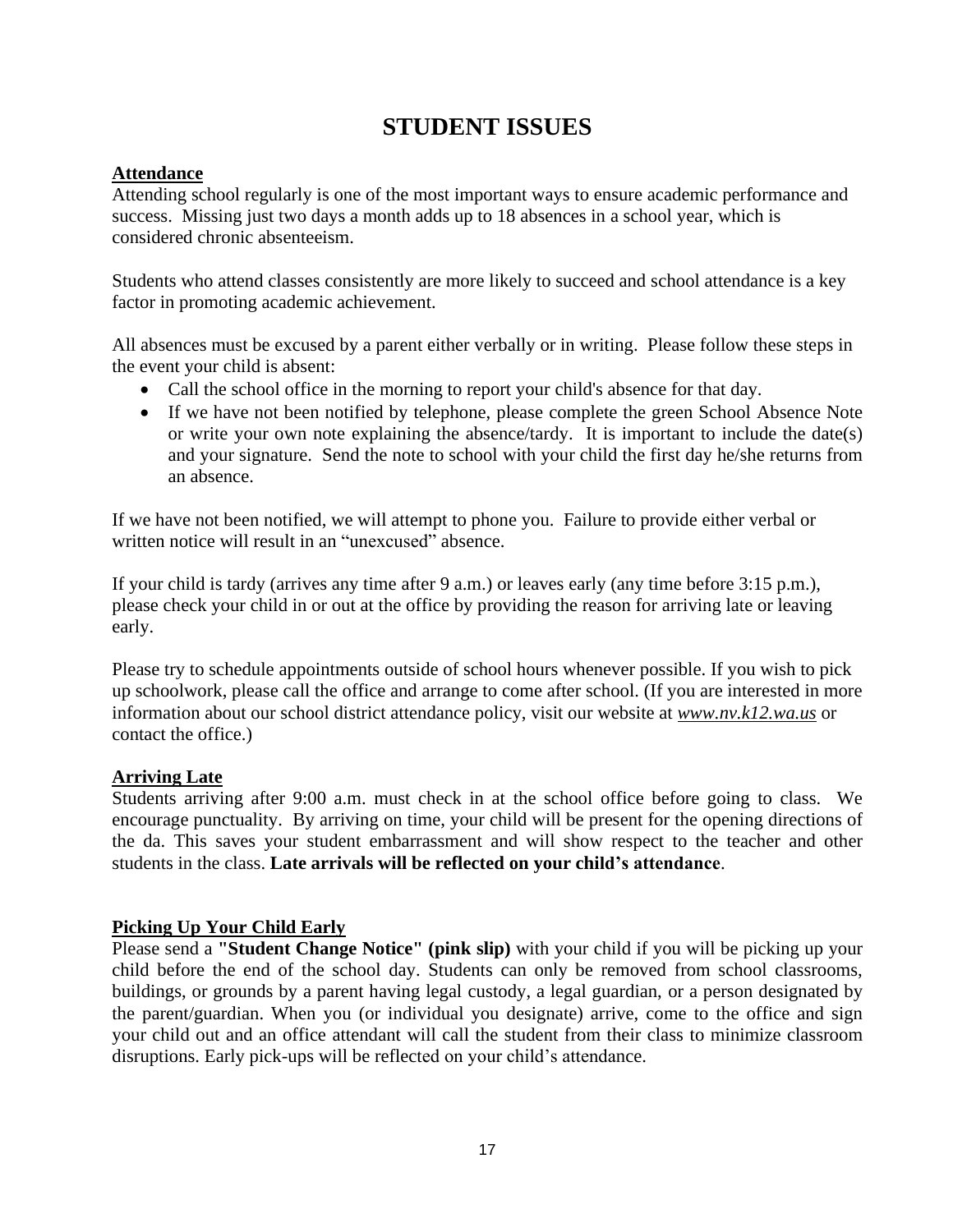#### **Beliefs and Practices Regarding Elementary Homework**

- After six hours of learning at school, we believe the homework of an elementary child is primarily to play and learn with family and friends.
- To the end of supporting families to build constructive (and in collaboration with families), lifelong habits in their children, some limited practice of something already taught and/or where students are approaching mastery may be offered.
- Examples of home activities may include cooking (measurement, following directions, reading comprehension), reading for pleasure or to learn something of great interest to the child, or art/music or other creative projects.
- Homework will not be new material, projects, or anything a student may struggle with independently.

### **Invitations And Gifts**

In the interest of sensitivity to the feelings of children, you are asked not to bring gifts or invitations for parties to school. Please **do not** send flowers and balloons on special occasions to your student as the buses cannot accommodate these extras.

### **Field Trips**

Classroom teachers schedule field trips to nearby points of interest throughout the school year. These trips are designed to supplement different aspects of the classroom curriculum and to introduce students to the resources of the community. Parents will receive notices of field trips in advance of the scheduled trip date and will be asked to sign field trip permission forms.

#### **School Supplies**

For the 2021-2022 school year, the Nooksack Valley School District will provide the basic school supplies that in the past parents have been asked to purchase for their students. For the elementary schools, K-5, a backpack is the ONLY item that we request families provide. If you have any questions, please contact your child's school.

Fines may be assessed on textbook or library book damage beyond normal wear that occurs from usage

#### **Messages For Students**

Please make every effort to avoid calling the school to leave a message for your child. If an emergency message is received, we will make every reasonable effort to deliver the message. **Please be aware that messages coming in after 2:00 p.m. are difficult to deliver and your student may not get the information**.

#### **Lost And Found**

Please label coats and other belongings with your child's name. Please encourage your child to check the lost and found frequently. Lost and found for small items, like eyeglasses and jewelry, are kept in the office. Money should only be brought to school for school related expenses. Unclaimed lost and found articles are donated to charity.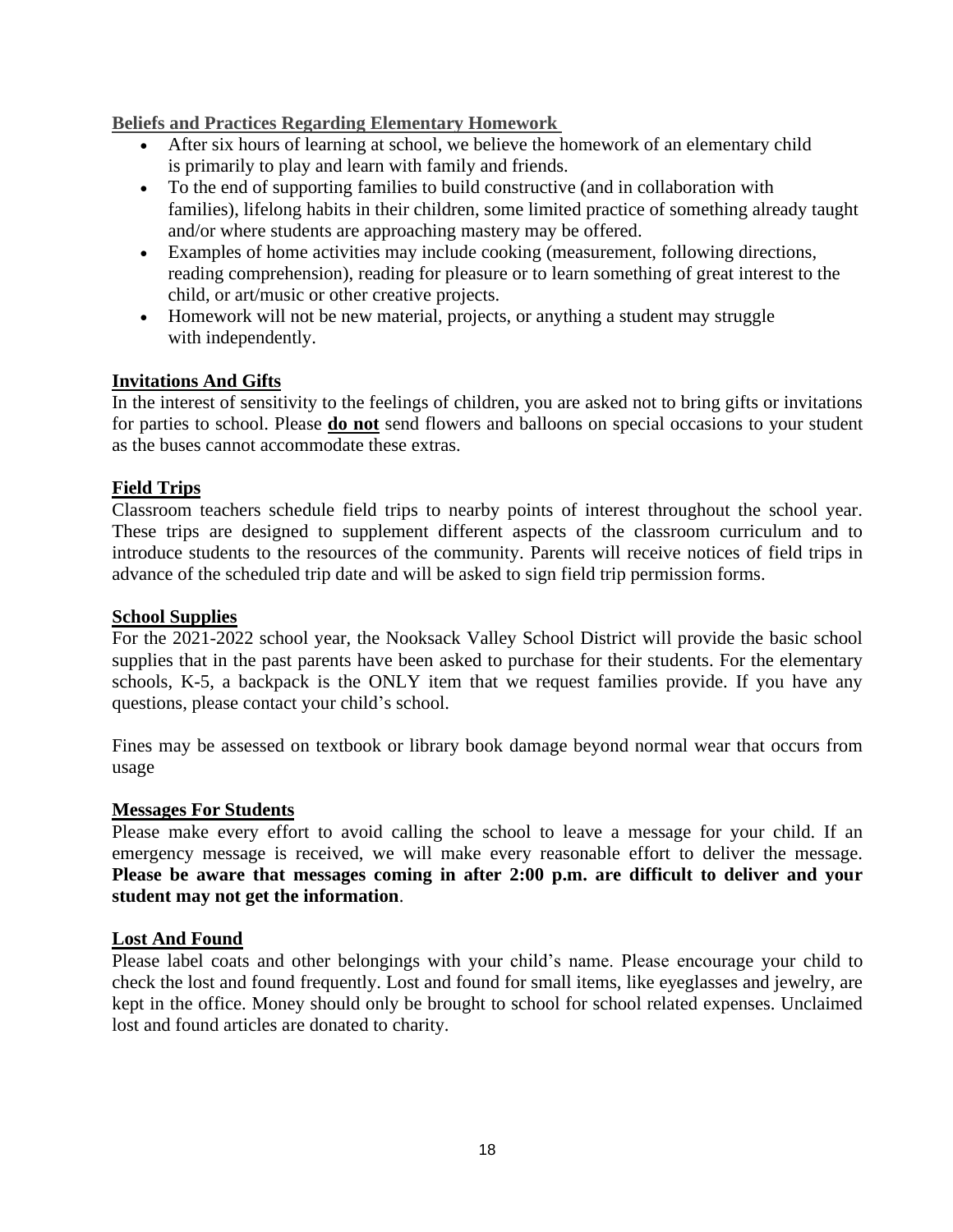#### **Valuables in school**

Students are cautioned not to bring valuables to school. Personal listening devices, cell phones, cameras, Gameboys, Nintendo DSs, electronic tables are not allowed at school and are subject to confiscation as they are disruptive to the learning environment. Expensive toys or extra money should also be left at home as we have no insurance to cover loss or theft of valuables. Items will be held by the teacher and returned to the student at the end of the day. A second occurrence of these items coming to school will required the parent to come in to pick them up.

#### **Cell Phones**

Cell phones are not allowed at school or on the bus. If a student brings a cell phone to school, it is with an understanding that the phone is turned off and put away only for after-school use. Any cell phone being out or used in school will be confiscated and will need to be picked up by the student's parent or guardian.

#### **Student Use Of School Phone**

The school phone lines are often busy with teachers and staff making official business calls. Students will only be allowed to use the phones for emergency purposes. Please encourage your child to make after-school plans at home as these are not considered emergencies.

#### **Student Directory and Photo Information**

You must complete and return a "Release of Directory Information Opt Out Form" each year if you do not want photos or directory information released about your student for specific purposes. If no documentation is on file, it will be assumed that permission for release of directory information has been granted. Please use one form per student. You may also opt out your student online through Skyward Family Access.

#### **Behavior Expectations: Common Areas**

Common areas such as hallways, bus area, the cafeteria, they gym, the library, etc. are considered to be extensions of the classrooms. Students are expected to conduct themselves in an appropriate manner in those areas of the school The following expectations will be adhered to:

- 1. Students will walk in the hallways no running will be allowed.
- 2. Students will use appropriate language, tone and level. Foul, abusive, or obscene language will not be allowed.
- 3. Students will interact respectfully. No inappropriate Public Displays of Affection (i.e. kissing, hugging, hand holding).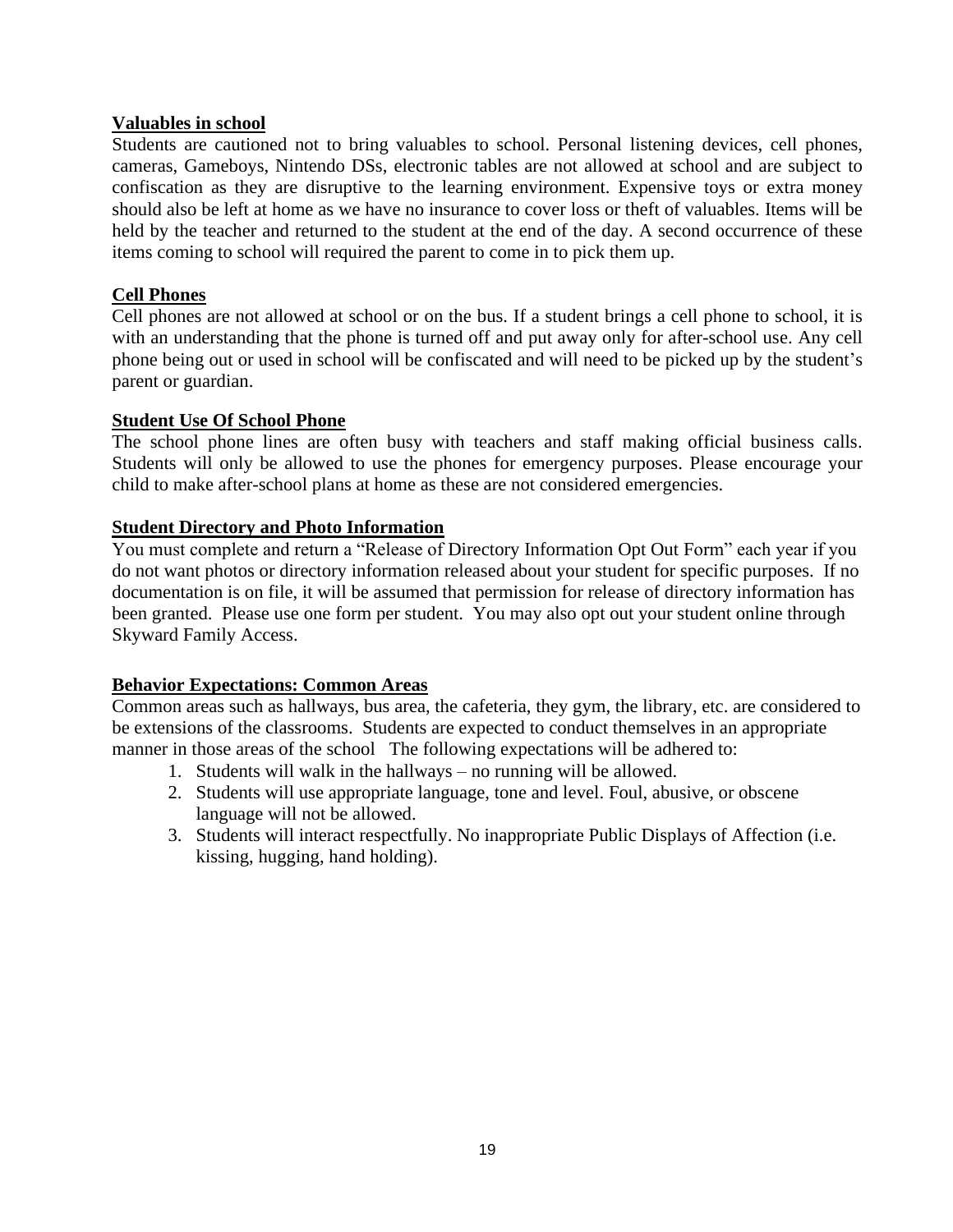# **FAMILY/COMMUNITY CONNECTIONS**

#### **Families 4 Everson Elementary (F4EE)**

The F4EE is an integral part of the total school program. It serves the students in many ways, and thus serves the school. To function effectively, the F4EE needs volunteer workers with a broad range of talents and skills. We urge all parents to become involved. The purposes of the parent organization are to facilitate communication between home and school; to provide a vehicle through which parents can provide service and financial support to the school; and to promote a sense of community by providing opportunities for social interactions. All parents are invited to belong to the F4EE.

#### **Volunteers/Visitors**

School volunteers play an important part in the services provided in our school. For the safety of all students, we require that a background check be completed for all adults who are on site and interacting with students. Proof of vaccination or an exemption form is also required. This includes coming for breakfast or lunch with your child, attending field trips and volunteering in the classroom. Volunteers must complete a Washington State Patrol Request for Criminal History Form accompanied by a copy of his/her driver's license. Volunteer forms are available at the school office, and the background check is good for 2 years. Upon arriving at the school, please sign in at the office and pick up a volunteer badge. Please be advised it may take up to four weeks for the background check to be processed.

#### **Photos**

Due to the confidentiality and parental opt out rights, school volunteers can only take pictures of their own child.

#### **Voter Registration**

One way to become a participating citizen is through voting. Mail-In Voter Registration Forms are available in each school office during regular school hours. You may also register at the County Auditor's Office or online at [www.secstate.wa.gov.](http://www.secstate.wa.gov/)

# **EVERSON ELEMENTARY SCHOOL BUILDING PARENT INVOLVEMENT POLICY**

We believe that the education of children is a joint responsibility shared with parents and the community. A strong program of communication and/or collaboration between home and school must be maintained. Parents should be given regular opportunities to make recommendations on the educational needs of their children. They should also be given information about ways in which they can help their children benefit from instruction. The focus of parent involvement should be on increased home-school communication and providing parents with the information and training needed to help children succeed in school.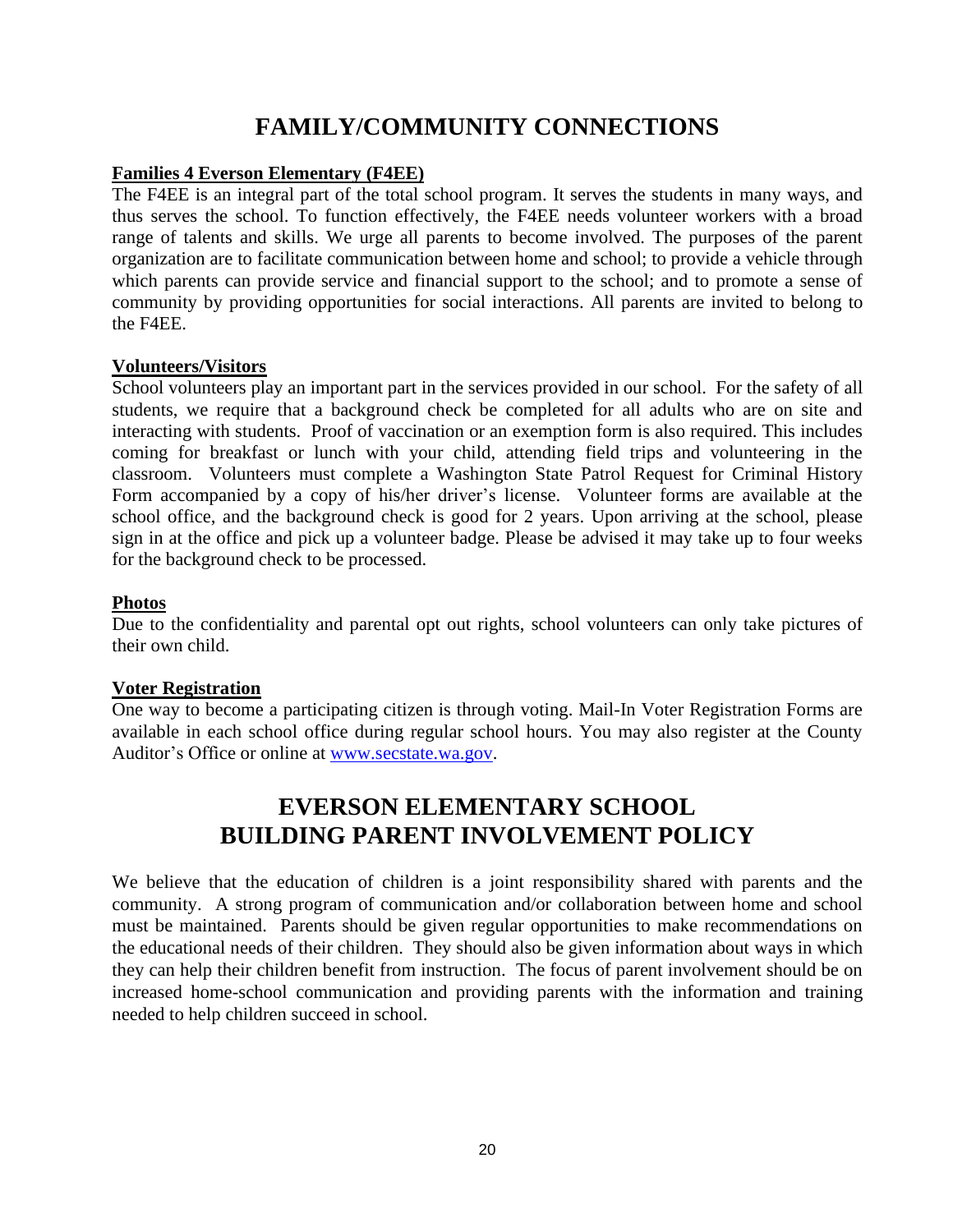# **COMMUNICATION**

- A district-wide annual meeting to be held each fall will provide parents with program regulations and information.
- A Migrant PAC will meet regularly to discuss issues directly related to the Migrant Program.
- Parent meetings will be held at flexible times allowing for more parent participation in the planning, review and improvement of programs.
- Communication with families will take place in the language of the home to the extent possible.
- Parents will be presented with timely information regarding their child's program including:
	- school performance profiles and assessment results
	- a description of district curriculum
	- grade level benchmarks and essential learnings
- Parents will be given the opportunity to share ideas for a home-school compact outlining how parents, students and school staff share the responsibility for improved student achievement.

# **INFORMATION and TRAINING**

- Provide assistance to parents in understanding the state essential learnings and district benchmarks.
- Provide information that helps parents work with their children to improve academic achievement (in their home language to the extent possible).
- Provide parents with information about student performance on state and district assessments (in their home language to the extent possible).
- Offer flexible times for meetings and other opportunities to share information allowing for more parent involvement.
- Provide parents with information about the program and their rights, including the right to request information about staff qualifications.

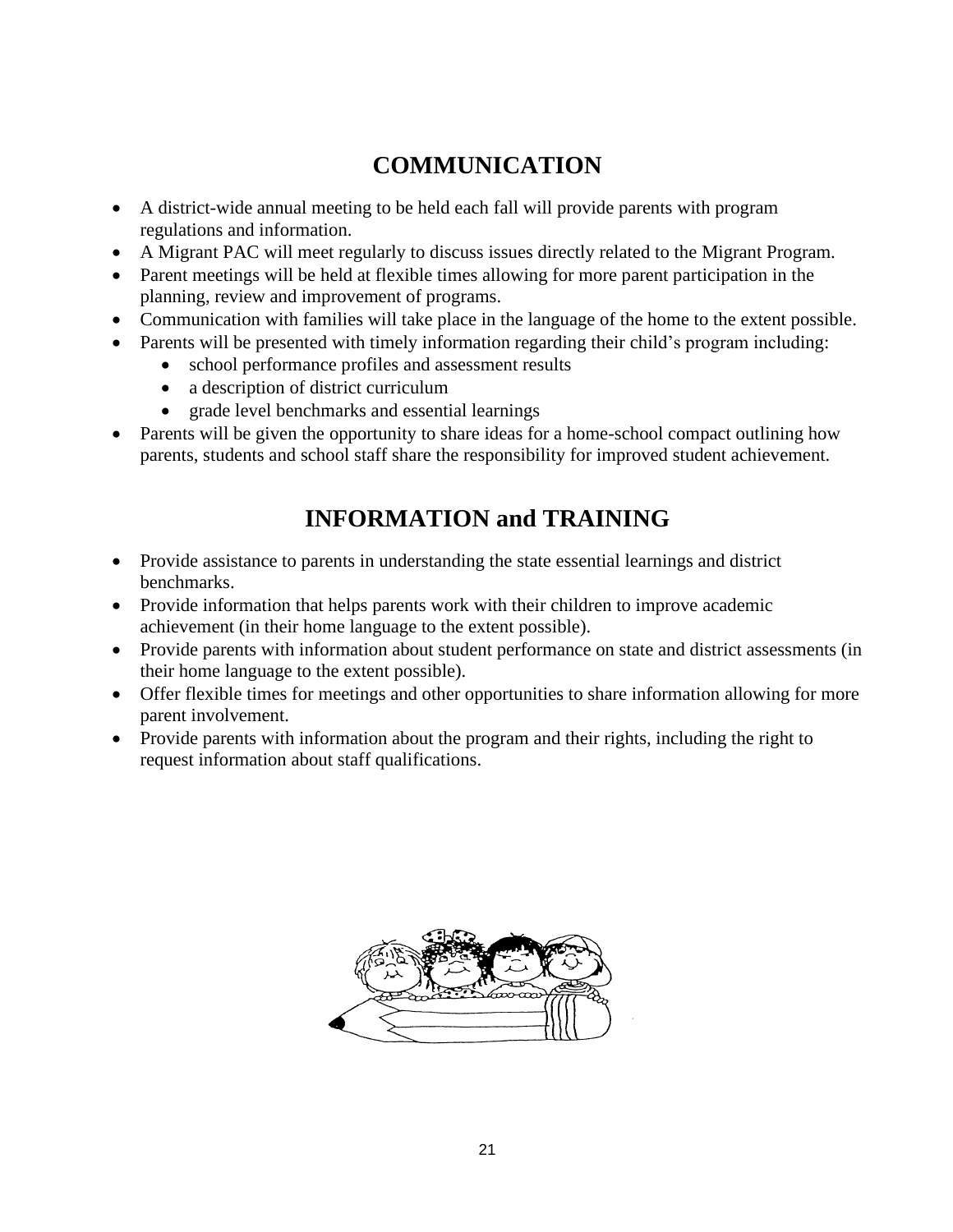# **TRANSPORTATION**

### **Bus**

Many students ride buses and we want the ride to be safe and pleasant. Bus drivers and teachers go over bus rules with children and the rules are sent home at the beginning of every year. Glass items, pets, and band instruments larger than lap size are not allowed on school buses for safety reasons. Children should be extremely careful at bus stops and when crossing streets. We encourage parents to provide supervision at bus stops before the bus arrives. Bus route information can be obtained from the bus garage at 360-966-2311.

### **Bus Rules**

- Remain in your assigned seats
- Keep your hands and feet to yourself
- Quiet voice (only talk to the people in your seat)
- No food, gum, drinks, or toys. You may read a book
- Use kind, respectful, and helpful words.

#### **Behavior Steps All students will receive three verbal reminders from the bus driver prior to each step.**

**Step 1**: Preventative meeting with child, bus driver and counselor. Meet to discuss lagging skill and make a plan with check-ins.

**Step 2**: If the behavior continues, the "Bus Communication and Support Plan" form will be sent home. Your child's bus driver will contact you to discuss behavior.

**Step 3**: If the behavior continues, the "Bus Communication and Support Plan" form will be sent home. Your child's principal will contact you to discuss the behavior. The bus driver, principal, and child will meet together to discuss behavior.

**Step 4**: If the behavior continues, the "Bus communication and Support Plan" form will be sent home. The transportation director will meet with you, your child, and the principal to discuss alternative transportation.

Please complete both sides of the **"Student Change Notice" (pink slip)** if your child is to ride a different bus at the end of the day. Your child gives the pink slip to their teacher at the beginning of the school day. A supply of pink slips will be sent home with every student at the beginning of the year and are available at any time from the school office.

The district transportation office handles all bus schedules and route planning. You may contact them with questions about bus routes and pickup times at 360-966-2311.

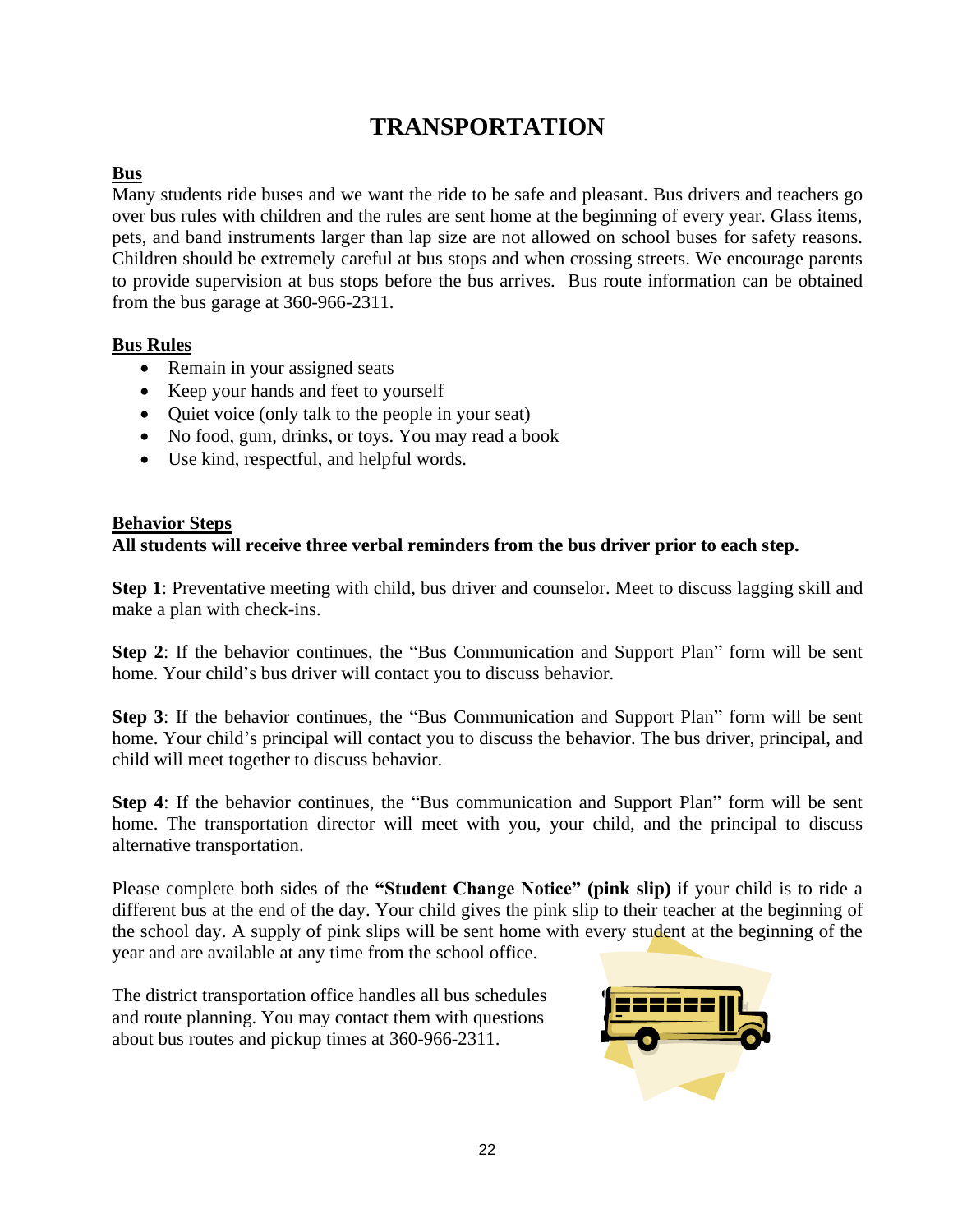### **Bicycles/Walk/Private Vehicle**

Please teach your child the appropriate safety rules prior to allowing them to walk or ride their bicycles to school. We encourage all students who ride bicycles to wear helmets and lock their bicycles in the bike rack located in the front of the school.

Students who walk, ride their bikes, or are transported by private vehicle are not to arrive before 8:45 a.m. and are to leave the campus promptly upon school Release at 3:15 p.m. We are concerned about your child's safety and supervision/crossing guard is available in the morning from 8:45 - 9:00 a.m. and in the afternoon from 3:15 - 3:20 p.m.

# **FOOD SERVICES**



### **Meal Services for School Year 21/22**

ALL enrolled Nooksack Valley Students will be offered breakfast and lunch at **NO cost** while on campus during the school day throughout the entire school year 21/22. Meals and entrees will remain simplified to ensure quick and efficient

service to ALL students who choose to eat with us. Your child will be offered a breakfast in the classroom when they arrive to school and will be able to order a lunch for the same day at that time.

2021/22 Free and Reduced Household applications are available!

Even though meals will be offered at no charge to all students; meal applications will still be accepted and processed. If you qualify for free or reduce price meals, you may be eligible for decreased fees to participate in other school or community programs.

Meal applications are available:

Available to print from the NV Food Service page (located under Free & Reduced)

In the entrance way at NV District Office (there is also a DROP box for completed applications)

Appy online at MyMealTime.com (you will need your student ID number to complete the online form)

Once school starts, they will be available at each school's main office or upon request can be sent home with your student

For questions, contact the Food Services Office at 360-988-4754 or email [Melissa.paulus@nv.k12.wa.us.](mailto:Melissa.paulus@nv.k12.wa.us)